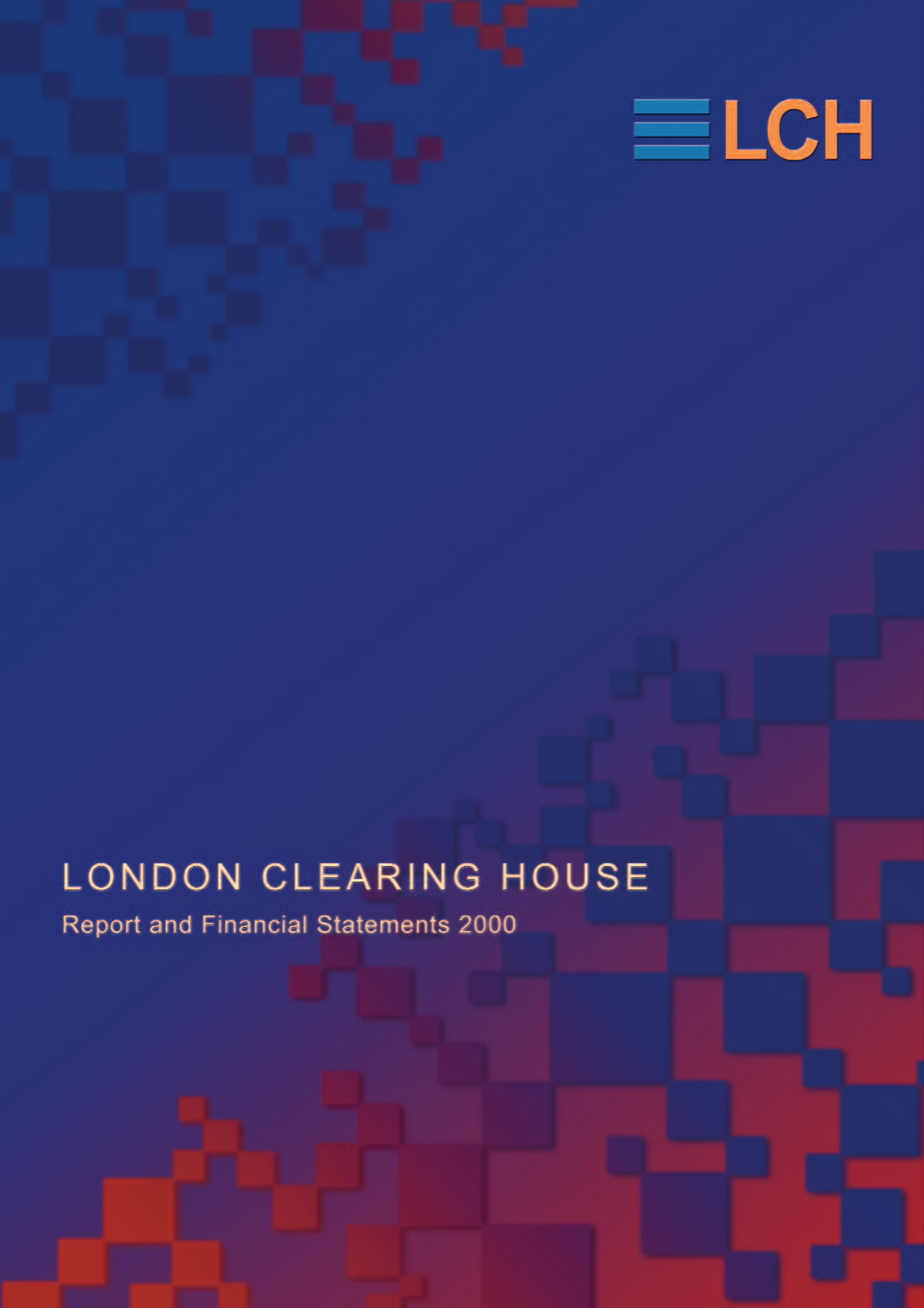| <b>Chairman's Statement</b>                 | 3  |
|---------------------------------------------|----|
| <b>Chief Executive's Report</b>             | 4  |
| <b>Board of Directors</b>                   | 8  |
| Report of the Directors                     | 9  |
| <b>Corporate Governance</b>                 | 11 |
| Auditors' Report                            | 13 |
| <b>Consolidated Profit and Loss Account</b> | 14 |
| <b>Consolidated Balance Sheet</b>           | 15 |
| <b>Consolidated Cash Flow Statement</b>     | 16 |
| Notes to the Financial Statements           | 17 |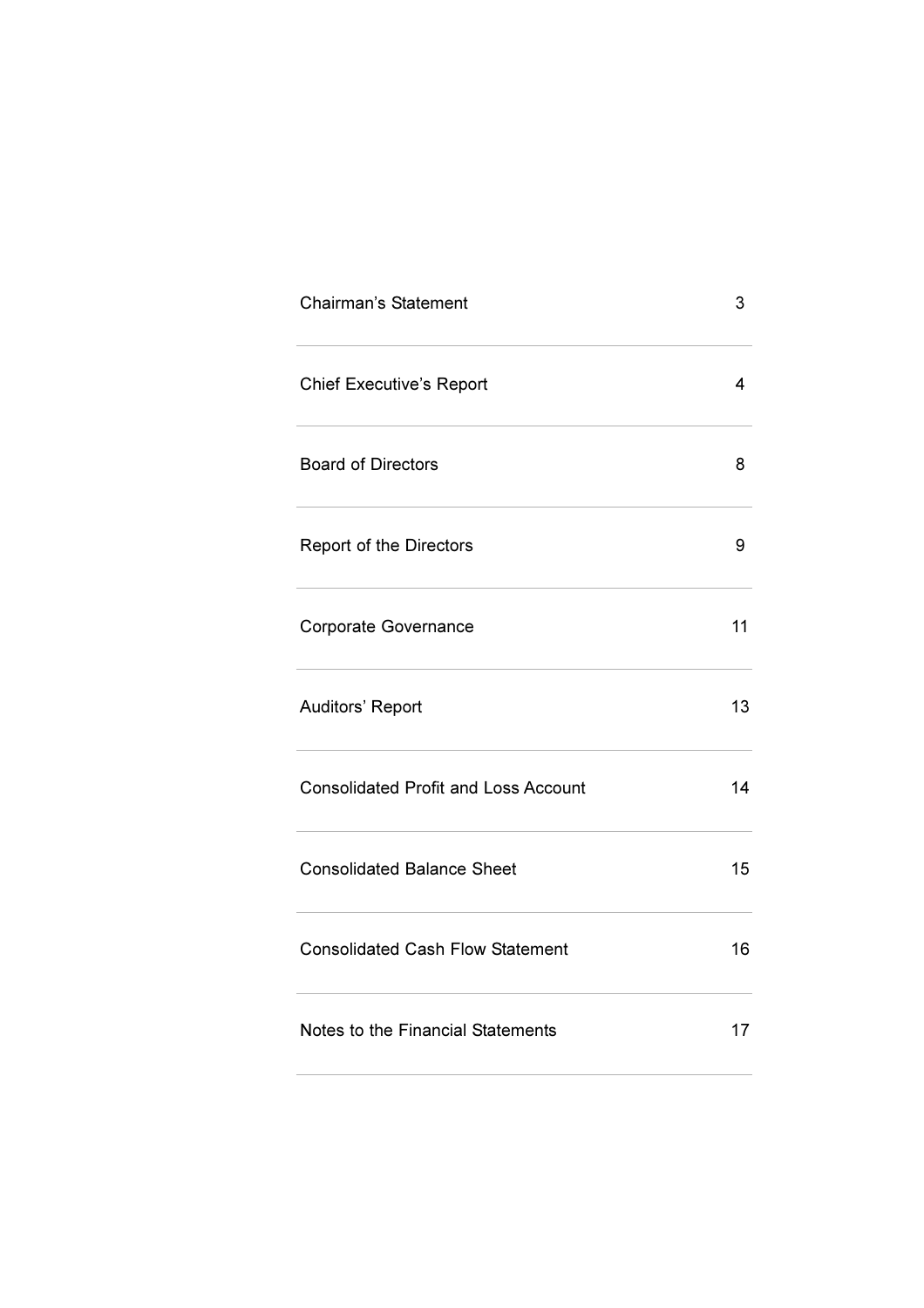# Chairman's Statement

Ever since LCH ownership was re-structured in 1996, the company has pursued two broad aims to develop and improve the services that it has traditionally provided to the IPE, LIFFE and LME markets, and to extend the benefits of a central counterparty for its members. This latter aim has resulted in LCH diversifying into a range of

new markets and seeking to initiate consolidation between Europe's leading central counterparties.

The new services cover fixed income through LCH RepoClear, interbank interest rate swaps through LCH SwapClear, and most recently the launch of LCH EquityClear which, in collaboration with CRESTCo, provides a central counterparty and settlement service to the London Stock Exchange, augmenting the clearing service provided to Tradepoint Stock Exchange since 1995. Their take-up by users gives the Board every confidence that they will prove to be a valued service and a sound investment.

LCH has worked hard during the year to promote a degree of consolidation amongst European central counterparties - a policy that has been espoused by the major market practitioners through the European Securities Forum. We reached agreement in principle to achieve this with Clearnet in April 2000, but further work was deferred pending the formation of Euronext and now by its flotation. Latterly we made favourable progress with Eurex Clearing but again work was deferred following Deutsche Börse's decision to make a public offering of its shares. This has been frustrating for all those who believe that consolidation would promote greater market efficiency.



As I mentioned last year, the development of new services has been financed by surpluses derived from LCH's current services. This has meant all members contributing to their introduction whether or not they were likely to benefit directly from them. This has been unsatisfactory and the Board has been considering ways of re-organising the

> financial structure of the company to provide a sound base to face the future, as well as to take account of past investment. We aim to complete this re-organisation before the end of the current financial year.

As always, I am indebted to members of the Board and to those serving on LCH committees for their advice and support to the company. It is inevitable in this industry that there are frequent changes in the composition of the Board. During the year Jean-Michel Boehm, Arnaud Chupin, Vivian Davies, Wendall Kapustiak, John Mackeonis and David Pearce retired from the Board and I am grateful for their contribution. In their place we have welcomed

Jonathan Chenevix-Trench, Mark Fox-Andrews, Steven Patriarco, Larry Scott, Richard Ward and Michael Zamkow to the Board.

A period of accelerating change has placed great demands on the management and staff of LCH, to which they have responded extremely well. I think it is noteworthy that the company has introduced major new services over the past two to three years which have been delivered on time and within budget, and which have been well received by market users. This is to the credit of David Hardy and his team, and clearly belies the assertion that profit is the only motivation for successful innovation.

Sir Michael Jenkins Chairman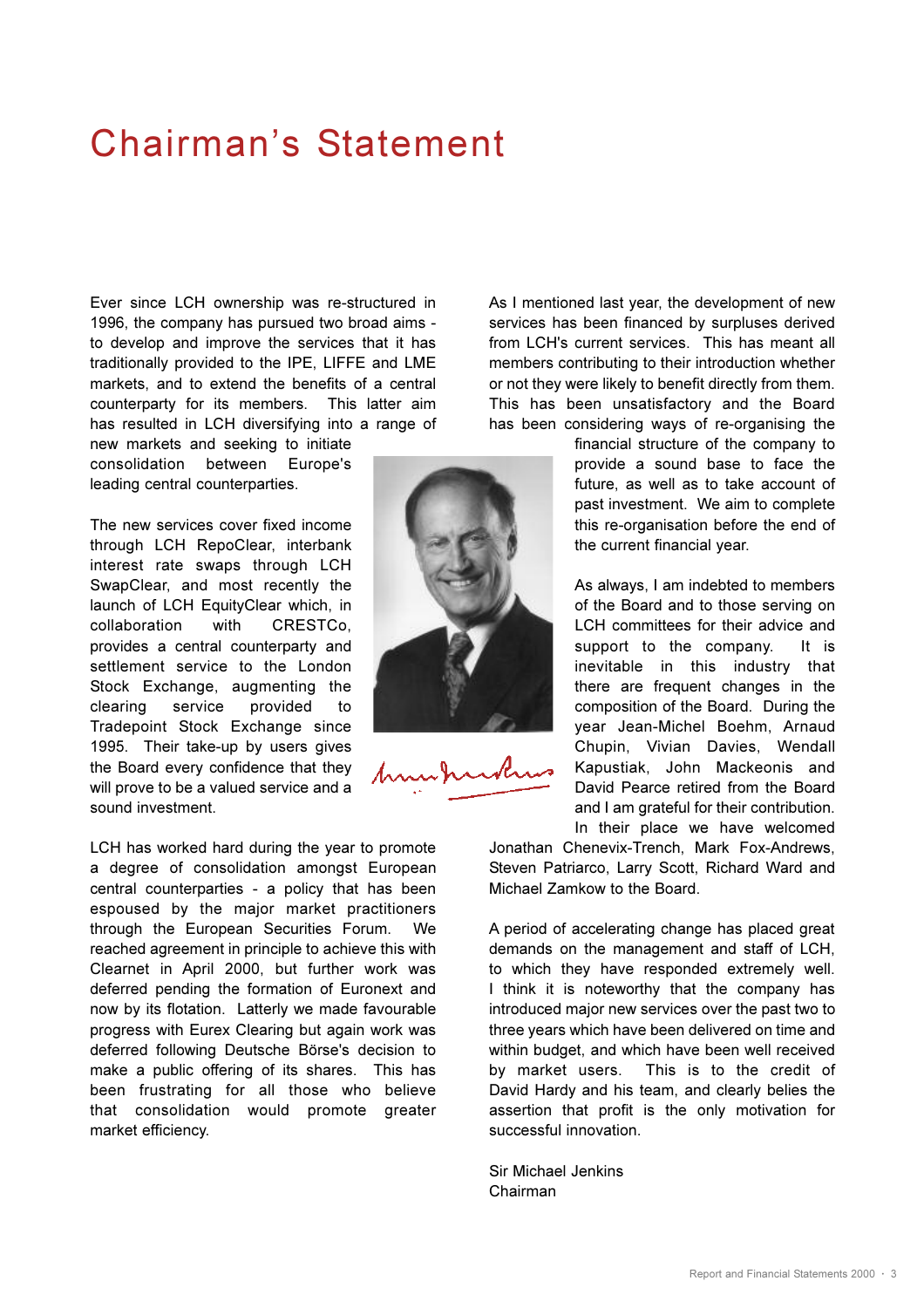# **Chief Executive's Report**

I opened my report in the 1999 Report and Financial Statements by saying that LCH was a business in transition. A year later, I start my report with the same statement. Rationalisation of the financial services industry structure continues apace, and, whilst LCH develops and delivers

additional services for its members, it does so within that shifting landscape. Over the last year LCH has developed its product delivery into four areas: futures and options, fixed income, interest rate swaps, and equities - we now regard these as the four cornerstones of our business, and I would like to comment upon each of them.

### *Futures and Options*

Futures and options clearing, built of course around our services to the London International Financial Futures and Options Exchange (LIFFE), London Metal Exchange (LME) and the International Petroleum Exchange (IPE), continues to be dom-

inant in our business. Interestingly, all of these exchanges have seen a sea-change in the basis upon which they operate - having de-mutualised, they are now all shareholder owned institutions. LIFFE has taken this concept further by introducing third party investors and technical partners into its shareholding structure.

These fundamental changes are a reflection of both the increasing challenges now facing the industry and the need to be nimble-footed in being able to deliver the quality and type of services that their customers require. Having all embraced electronic trading as well as the removal of mutual status, our Exchange colleagues face competitive pressure from new trading platforms. We look forward to providing support for their strategic developments.

LCH is delighted to have commenced the provision of central counterparty services to the Universal Stock Futures products recently launched on LIFFE. This has clearly been a highly successful introduction on the part of LIFFE, and will enhance London's position as the key European trading

> centre for both cash and derivatives equities trading. The year also saw the introduction of a major update to the Grading and Tender System (GATS) to enable it to include the LIFFE Bulk Cocoa contract whilst the introduction of enhancements to the Automated Brokerage Service (ABS) has been very well received by both LIFFE and IPE.

> The IPE has had a busy and successful year, but it too is looking to the provision of fresh contracts to deepen the liquidity on the exchange. Like LIFFE, the IPE is an exchange of enormous significance, being the second largest energy exchange in the world, and its decision to develop an electricity futures contract, which

will be cleared by LCH, clearly demonstrates the need to provide new instruments capturing fresh liquidity to maintain that market dominance.

Our work with the LME, the world's premier base metals exchange, has continued apace as well. Having de-mutualised during the course of 2000, the LME has successfully introduced its new electronic trading platform - LME SELECT - which already is proving a welcome addition to the trading armoury of its members. LCH has worked with the LME during the introduction of this new service, and we look forward to the introduction of an automated link to LCH in the second phase of implementation.



Danis Hrucy.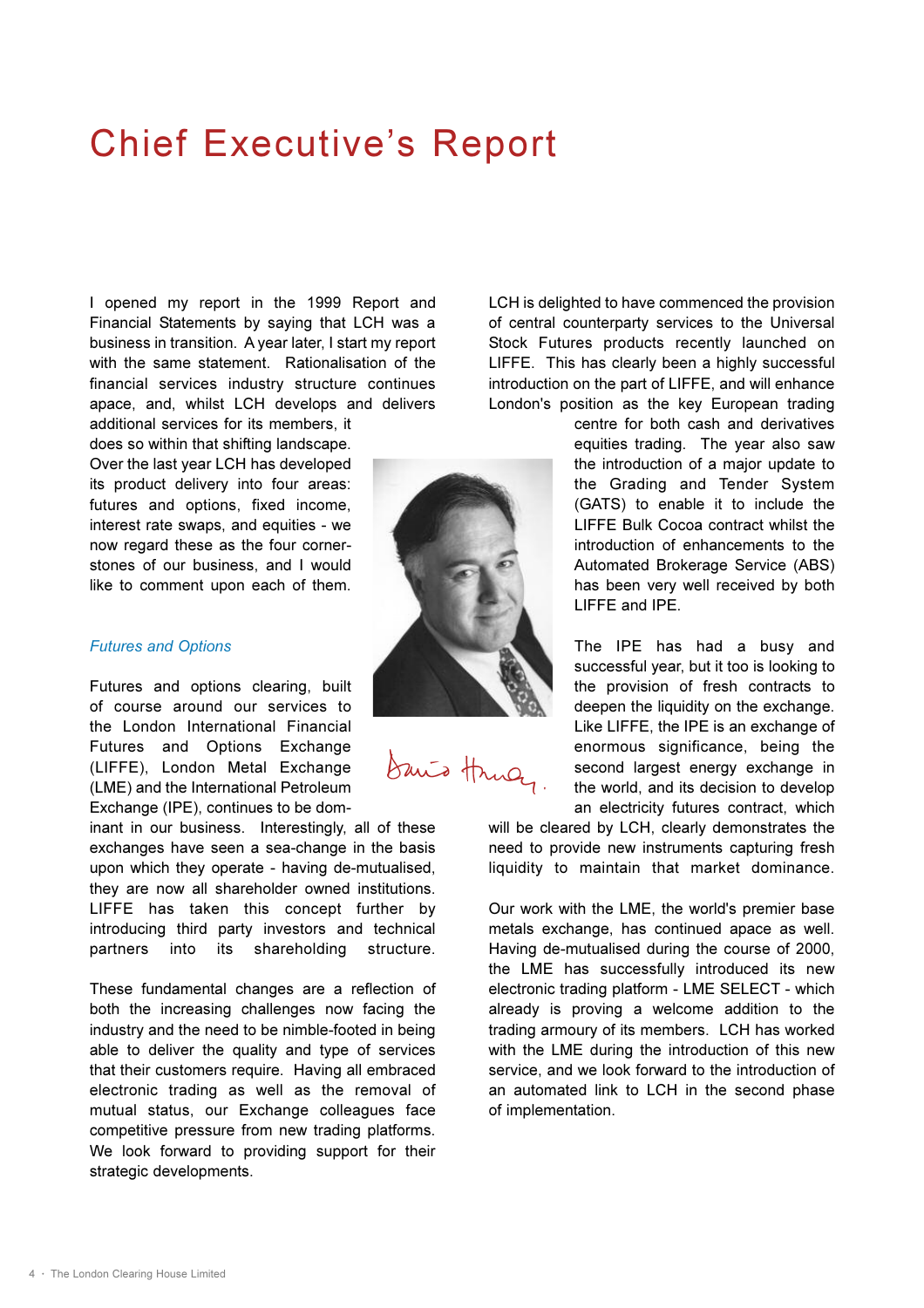### *Fixed Income*

LCH RepoClear has grown remarkably. It was originally launched in August 1999 with eight members, providing clearing services for bilaterally traded German Government repo contracts. RepoClear now has twenty three members, takes feeds from BrokerTec, e-Speed and EuroMTS, provides repo and cash bond clearing services to German, Belgian, Dutch and Austrian Government bonds, and has just launched a service for Jumbo Pfandbriefe, its first commercial security. Daily volumes now exceed 50bn and continue to grow strongly. This is a considerable success story, and the service is rapidly gaining the critical mass that it requires to establish it as a permanent feature of the European fixed income landscape.

#### *Interest Rate Swaps*

LCH launched its SwapClear service in September 1999 with five members. These members provided a 'test drive' of the service, and its market acceptability was underlined later in 2000 with the decision by eight of the leading swaps participants not only to join the LCH SwapClear service but also to finance its future development. These eight have formed a company - OTCDerivNet - to help them do so. We believe that with this influx of key market participants, LCH SwapClear will become an integral part of the global inter-bank interest rate derivative infrastructure, and that it will be able to achieve substantial critical mass.

### *Cash Equities*

The major event during the course of the last year has been the development towards the launch of a central counterparty for equities, the first iteration of the LCH EquityClear service. Central counterparty for equities will provide a clearing service for trades on the London Stock Exchange's SETS platform and SEAQ auctions; its introduction comes as a result of a collaboration between ourselves, the Exchange and CRESTCo, whose transaction processing capabilities, it was decided early on, were the ideal base on which to house the service. The launch at the end of February 2001 marks a watershed in the development of our services in that LCH will move to an ability to net margins across derivatives and cash markets. In early 2002, the service will be enhanced to provide the ability for optional settlement netting, unlocking still further benefits for our members.

LCH continues to provide clearing and settlement services to Tradepoint Stock Exchange, itself changing its name to virt-x during the early part of 2001. The change of name is the first stage in the merger process between Tradepoint and SWX Swiss Exchange to deliver a pan-European stock exchange. We expect that virt-x and the Irish Stock Exchange will become new users of the LCH EquityClear service during the course of the coming year.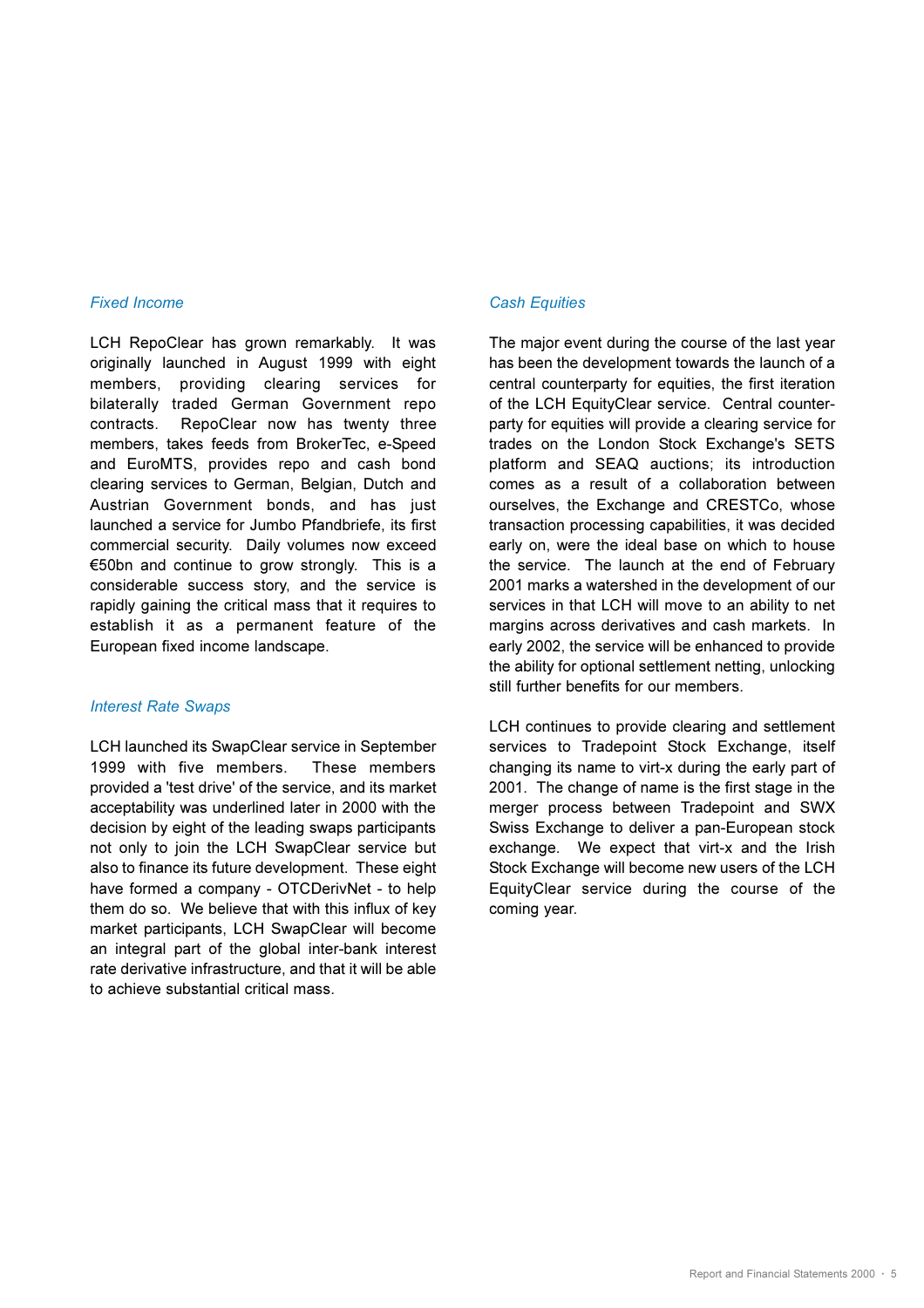# Chief Executive's Report *continued...*

### *Default Fund*

In exactly the same way that the introduction of LCH RepoClear and LCH SwapClear required changes to the construction of the Default Fund, increasing its maximum size from £150mn to £300mn, so the launch of LCH EquityClear will require further change. Members have been balloted on an increase in the Default Fund of a further £100mn, taking its maximum size to £400mn. At the same time, we have negotiated with our insurers to continue the £100mn insurance policy underpinning the Default Fund. This they have agreed to do, but by agreement with them, and in the light of the technical change to the basis of risk, we have agreed with them that their coverage should commence when losses of £200mn have been sustained, rather than the current level of £150mn. Member contributions to the overall default arrangements, and hence their exposure, continue to be divided on either side of the insurance tranche.

### *International Developments*

This has been a year of intense activity in our desire to maximise services and benefits to members across the European time zone. In April, we announced our intention to collaborate with Clearnet SA, the French counterparty for ParisBourse, with a view to merging our business with them over a period of time. Though discussions continued for, essentially, the whole of the year, they were interrupted by conflicting

pressures brought into play by the overriding need for ParisBourse to see the launch and completion of the Euronext project. At this time, it is apparent that there can be no substantive progress until the end of the EuroNext IPO process, expected to be completed during the first half of 2001. Similarly, our discussions with the clearing subsidiary of Eurex were suspended at the end of 2000 by the announcement of Deutsche Börse's IPO .

The strategic aspirations of these parent exchange groupings, whilst understandable in their own right, have interrupted the process of consolidation at the central counterparty level so clearly desired by users in all three centres. It is interesting to note that the European Securities Forum, which published its principles for establishment of a European central counterparty in June, indicated a model reflecting its preferred structure which closely accords with that offered by LCH. It is a matter of considerable frustration, that despite the clear wishes of industry users, vertically integrated structures continue, at least for the time being, in our view to the detriment and disadvantage of their users.

Our belief continues to be that the central counterparty structure that is in the best interests of members is a multi-trading platform, settlement independent utility, with ownership in the hands of its users rather than third parties, which facilitates a 'not-for-profit' philosophy.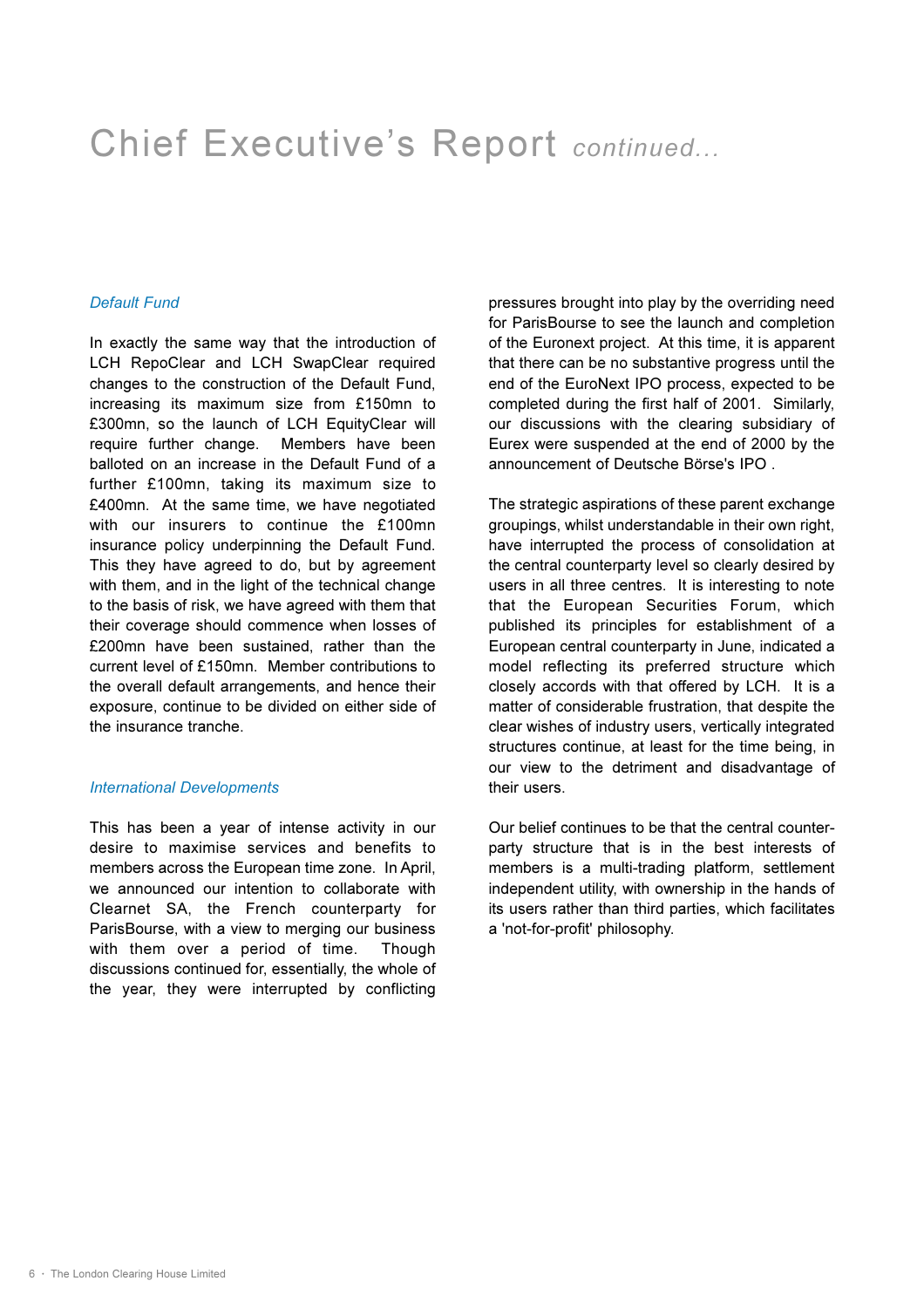#### *Structure*

The year has seen a major reorganisation of our internal structure to match the services that we provide. These changes have been implemented under the auspices of our new Chief Operating Officer, Brian Cook, and are designed further to improve the quality of service received by our members. Part of that process has been a decision that LCH should seek to develop and retain key service skills in-house and, as a result, we are continuing our drive to attract the highest quality of people at all levels. This also means that LCH is growing in size, and indeed we anticipate an increase in staff to approximately 400 people by the end of 2001. Clearly such increases place some considerable pressure on the financial and physical infrastructure of the company, and these are challenges currently being addressed.

### *Financial Performance*

As stated above, the past year has continued to be a period of major development for the company, and this has required further substantial expenditure on new service development and on the systems for LCH itself. This puts great pressure on a not-for-profit organisation which has sought to avoid building reserves and has paid rebates to the extent possible. Although there has been considerable support for this development programme amongst the membership, we anticipate, in the coming year, proposing an alternative financing strategy for the Company.

The results for the year show a good performance, especially in the light of continued project expenditure, and we were able to pay rebates, amounting to £4.6mn, to members clearing LME and IPE business.

LCH has completed a very busy and challenging year. New services have not only bedded down, but have also achieved an impressive growth momentum. The year now underway is delivering "more of the same". We now have the opportunity, with the launch of the fourth cornerstone in our suite of services, to deliver maximum benefit to our members by optimising the business efficiencies deliverable by a central counterparty clearing across the widest possible range of markets. We believe that this structure places the company in the best possible place to meet the needs of its members' businesses, both in the UK and elsewhere.

Nevertheless, little if any of this could have been achieved without the commitment and dedication of all those involved in the company - our members, management and staff colleagues, and the entire governance structure. This company could not survive without them, and I offer them all my deepest thanks.

David Hardy Chief Executive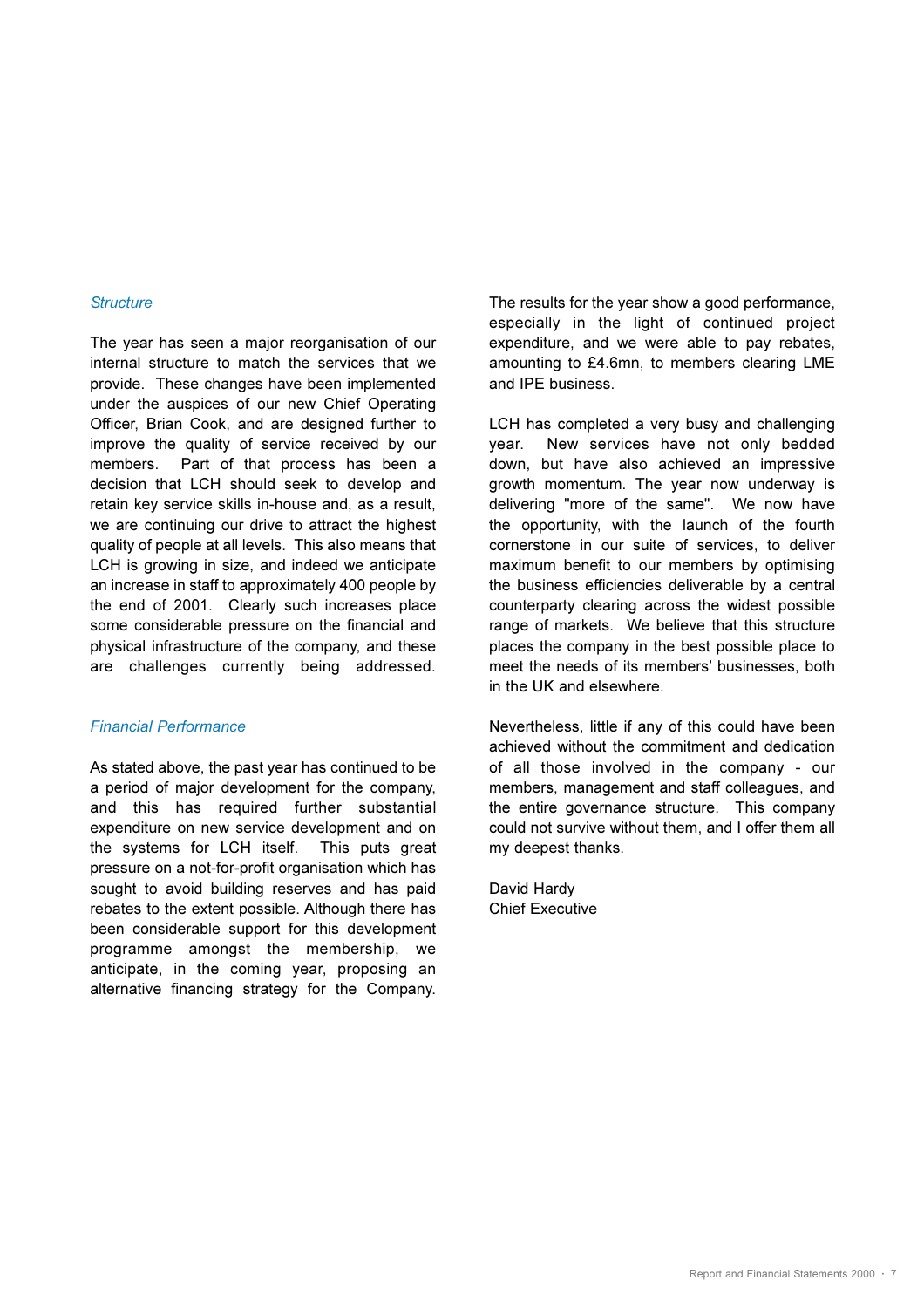# Board of Directors

**Chairman** | Sir Michael Jenkins\*

**Directors** R N Barton (appointed 27 March 2000 - resigned 26 June 2000)\* R D A Berliand\* J-M Boehm (resigned 24 January 2000)\* J Chenevix-Trench (appointed 26 June 2000)\* A J Chupin (resigned 31 December 1999)\* V J Davies (resigned 31 July 2000)\* R M Eynon\* C F Fitzmaurice\* M Fox-Andrews (appointed 26 June 2000)\* J L Foyle\* D M Hardy W A Kapustiak (resigned 26 June 2000)\* D E King\* J Mackeonis (resigned 21 March 2000)\* S Patriarco (appointed 26 June 2000)\* D V Pearse (resigned 29 August 2000)\* R Ward (appointed 21 March 2000)\* M Zamkow (appointed 26 June 2000)\*

## Secretary | S M Ward

\* Non Executive

## **Registered Office:**

| Telephone: | +44 (0)20 7426 7000 |
|------------|---------------------|
| Facsimile: | +44 (0)20 7426 7001 |

## **Registered in England**

Number: 25932

Established in 1888 as The London Produce Clearing House, Limited.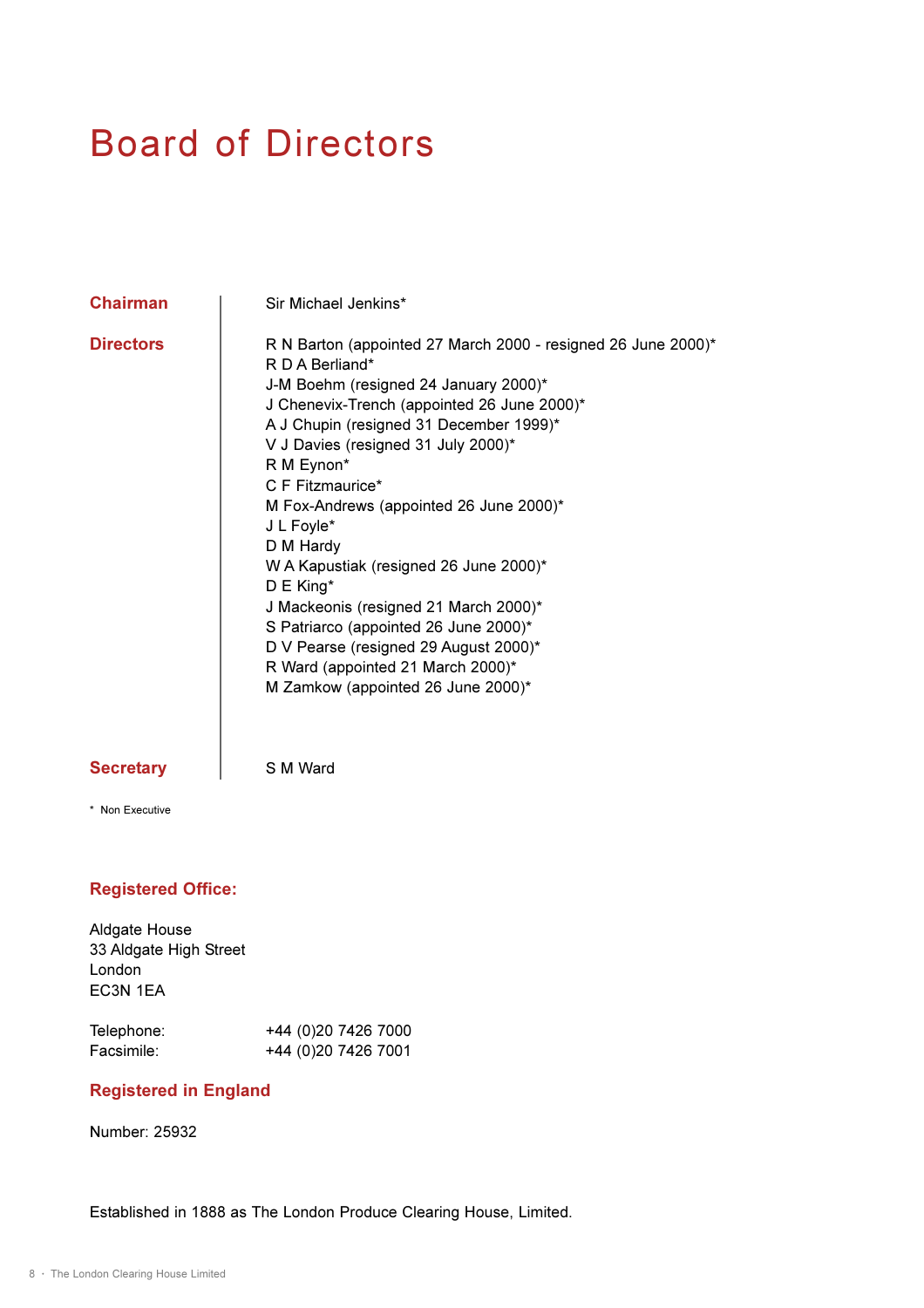# Report of the Directors

*The directors present their report and the audited financial statements for the financial year ended 31 October 2000.*

### **Review of the business**

During the financial year the company provided clearing, central counterparty and other services to clearing members and exchanges in London. The company was in a sound financial position at the year end.

### **Profit and dividend**

There was a profit for the year after taxation amounting to £nil (1999 loss: £802,000). The directors do not recommend the payment of a dividend (1999: £nil).

### **Interest rate risk**

The group is exposed to interest rate risk where there are mismatches of the dates on which interest receivable on assets and interest payable on liabilities are next reset to market rates or, if earlier, the dates on which the instruments mature. The next contractual interest rate repricing date and maturity date for all financial assets and liabilities of the company, except balances with members, falls within the next three months.

### **Currency risk**

There are no currency risk mismatches except for immaterial amounts in respect of margins earned on members' foreign currency balances.

### **Future developments**

The company will continue to provide clearing and central counterparty facilities for members on exchanges and for over-the-counter (OTC) markets, maintain and extend services to its members and seek opportunities to broaden the range of markets served. The company will continue to co-operate with, and assist new developments for, the markets and members that it currently serves. The company is continuously developing its systems to enable more efficient and cost effective services to be provided.

### **Directors**

The directors of the company, shown on page 8, were directors throughout the year unless otherwise indicated.

### **Directors' interests**

None of the directors of the company during the years ended 31 October 2000 and 31 October 1999 had any interests in the stocks, shares or debentures of the company or any member of the group at any time during the year.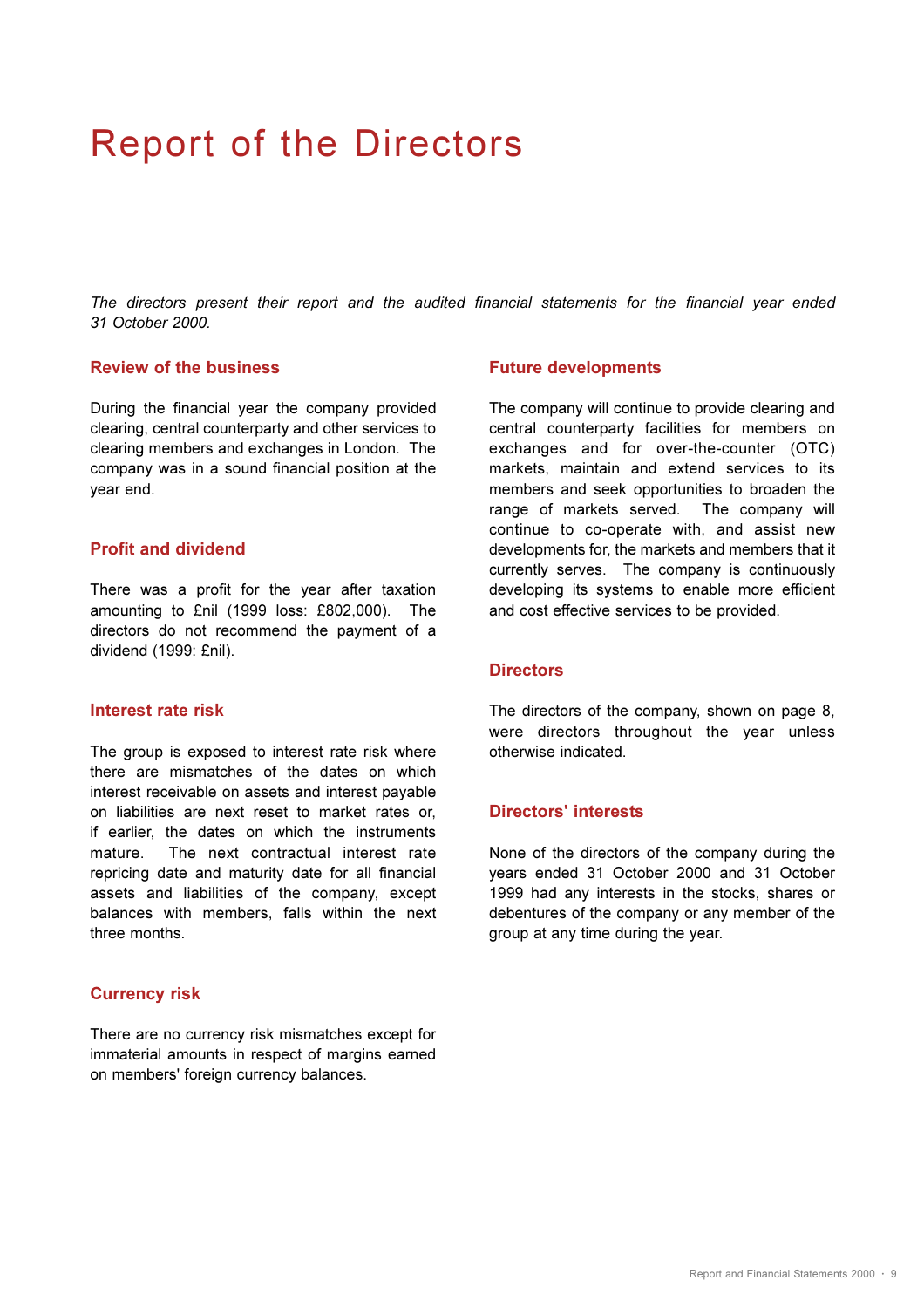# Report of the Directors *continued...*

### **Directors' responsibilities**

Company Law requires the directors to prepare financial statements for each financial year which give a true and fair view of the state of affairs of the company and the group and of the profit or loss and cash flows of the group for that period. In preparing those financial statements, the directors are required to:

- select suitable accounting policies and then apply them consistently;
- make judgements and estimates that are reasonable and prudent;
- state whether applicable accounting standards have been followed, subject to any material departures disclosed and explained in the financial statements;
- prepare the financial statements on the going concern basis unless it is inappropriate to presume that the company will continue in business.

The directors are responsible for keeping proper accounting records which disclose with reasonable accuracy at any time the financial position of the

company and the group and to enable them to ensure that the financial statements comply with the Companies Act 1985. They are also responsible for safeguarding the assets of the company and the group and hence for taking reasonable steps for the prevention and detection of fraud and other irregularities.

### **Charitable donations**

The company made charitable donations during the year of £9,383.

### **Auditors**

The auditors, Ernst & Young, have indicated their willingness to be re-appointed under the provisions of the Companies Act 1985.

By order of the Board

S M Ward **Secretary** 29 January 2001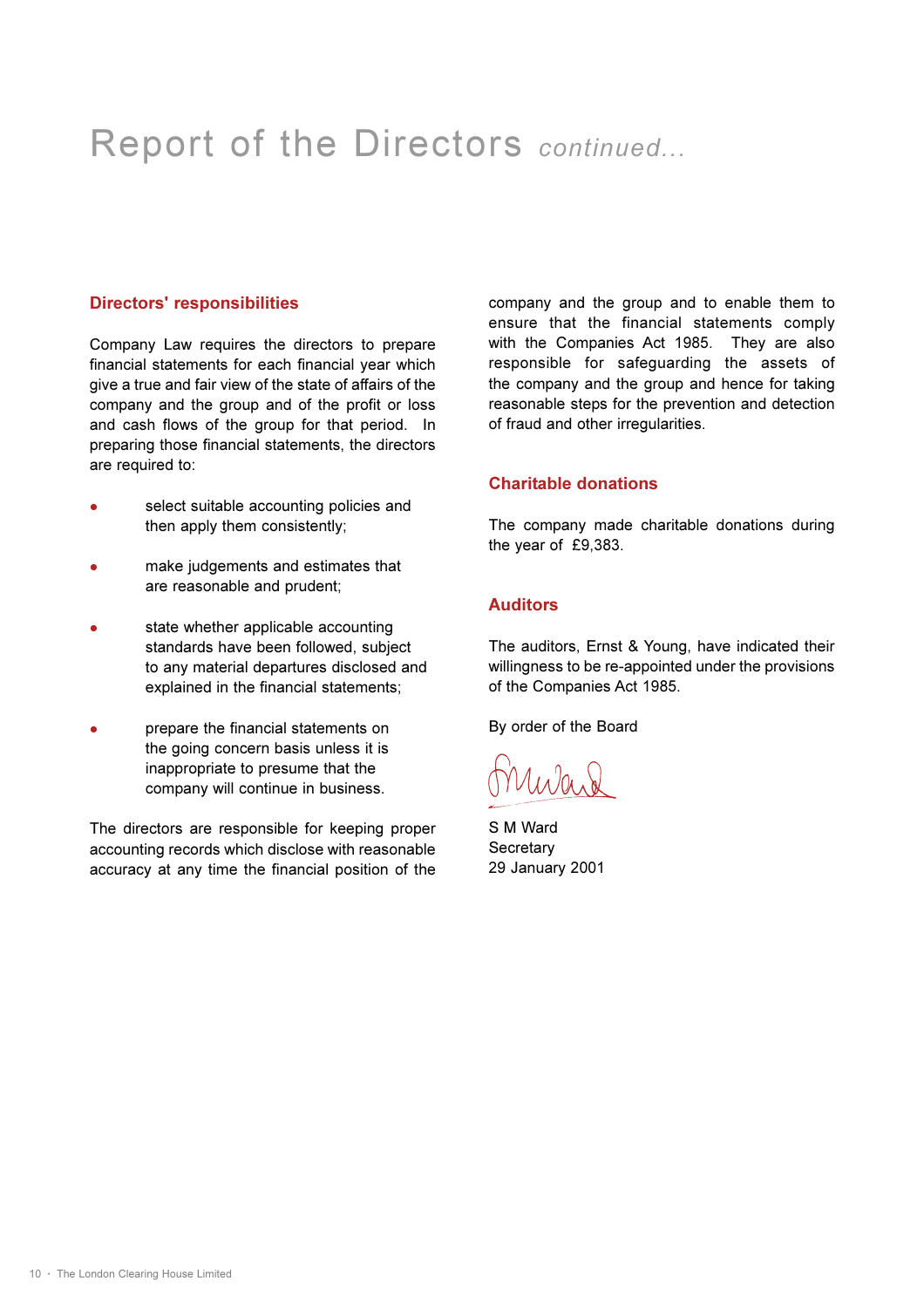# Corporate Governance

The Board is accountable to the company's shareholders for good corporate governance. This statement describes how the principles of corporate governance are applied to the company and the company's compliance with the Code provisions set out in Section 1 of the Combined Code prepared by the Committee on Corporate Governance chaired by Sir Ronald Hampel. As a non-listed company, The London Clearing House Limited is not required to comply with the code, but it wishes to demonstrate high standards of corporate governance through voluntary compliance.

# **Statement by the directors on compliance with the provisions of the Combined Code**

The Board believes that The London Clearing House Limited complies with the Combined Code, in as far as it is relevant to its constitution and structure, except where noted below. The Code is principally aimed at companies listed on the London Stock Exchange and, therefore, not all of its requirements are directly applicable to the constitution and structure of The London Clearing House Limited.

# **The workings of the Board and its Committees**

### *The Board*

The Board focuses on strategic and operational issues including financial performance. It determines how the company operates within a framework of delegated authorities and reserve powers.

In the context of the Code, the principal difference between The London Clearing House Limited and listed companies relate to the composition of the Board. The Articles of Association of The London Clearing House Limited prescribe the composition of the Board and the procedures for appointment to it. The Chief Executive is the only member of the Board who is a member of the management of the Clearing House. Nine 'A' directors are elected by the clearing members, following a nomination process conducted by the Nominating Committee, a further three 'B' directors are appointed to represent LIFFE, LME and IPE. The remaining four directors consist of the Chairman, Chief Executive and two other non-executive directors appointed by the Board, making a maximum of 16.

The following committees deal with specific aspects of the company's affairs.

### *Risk Committee*

The Risk Committee considers membership applications, risk management policies and other developments affecting the company's risk profile including the introduction of new contracts.

#### *Remuneration Committee*

The Remuneration Committee is responsible for making recommendations to the Board, within agreed terms of reference, on the company's framework of executive remuneration and its cost. The Committee determines the contract terms, remuneration and other benefits for senior management. The Board itself determines the remuneration of the Chairman.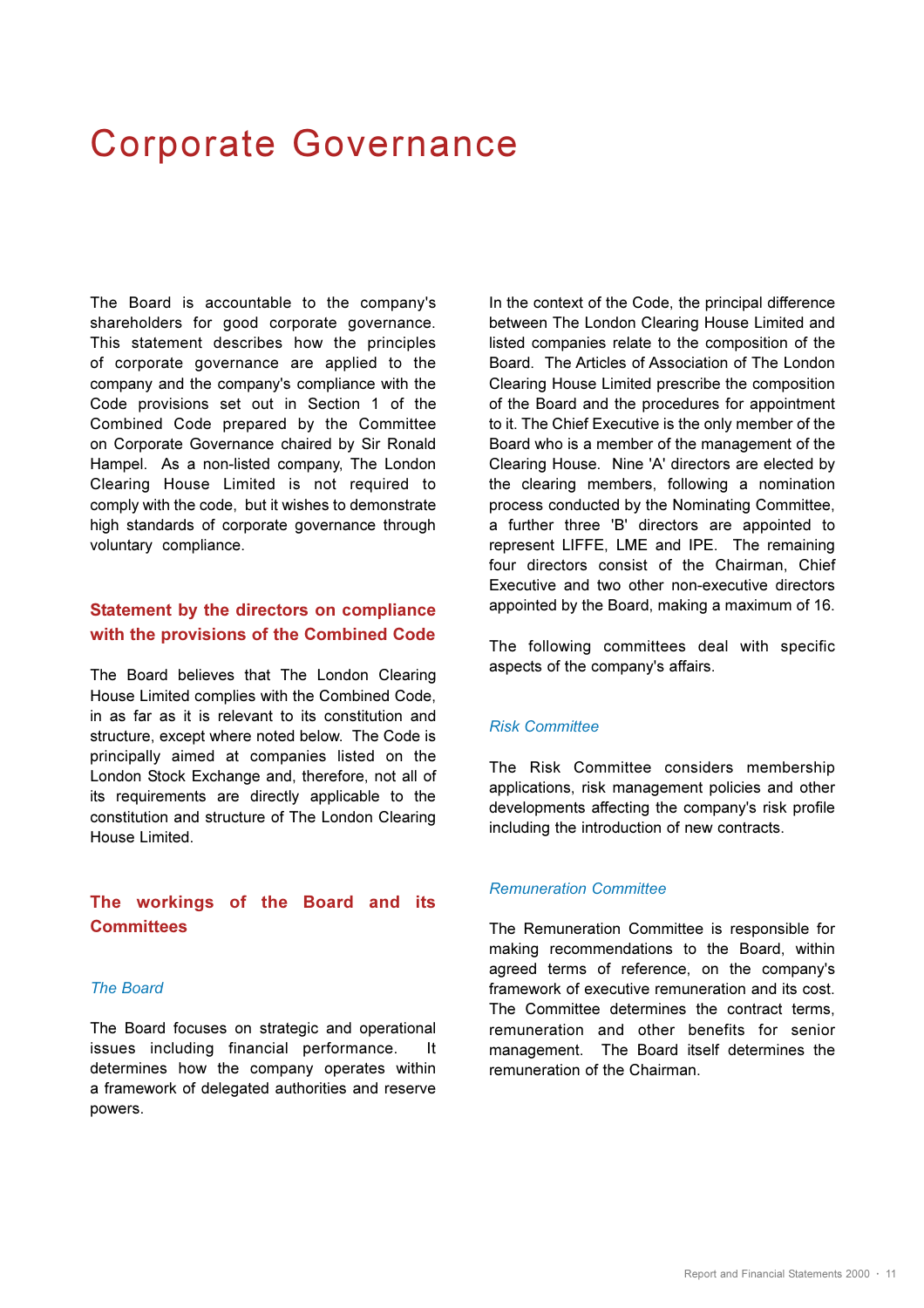# Corporate Governance *continued...*

### **Internal control**

The Board is responsible for the company's system of internal financial control which aims to safeguard the company's assets, ensure proper accounting records are maintained and that the financial information used within the business for publication is reliable. Any system of internal control can provide reasonable, but not absolute, assurance against material misstatement and loss, as it is designed to manage rather than eliminate the risk of failure to achieve business objectives.

Key features of the system of internal financial control are currently as follows:

#### <sup>l</sup> *Organisation and culture*

The Board seeks to emphasise a culture of integrity, competence, fairness and responsibility. The Board has appointed Operations and Risk Committees to assist with this requirement.

### **Financial reporting**

There is a comprehensive planning system with an annual business plan and annual budget approved by the Board. Results are reported monthly and compared to the budget.

### <sup>l</sup> *Identification of business risks*

The Board is responsible for identifying the major business risks faced by the group and for determining the appropriate course of action to manage those risks.

### **•** *Internal risk control*

The company operates within a laid down control framework which is monitored by the internal risk control function which reports to the Audit Committee.

#### **Going concern**

After making enquiries, the directors have a reasonable expectation that the company has adequate resources to continue in operational existence for the foreseeable future. For this reason, they continue to adopt the going concern basis in preparing the financial statements.

#### **The responsibilities of auditors**

The responsibilities of the company's independent auditors are established by statute, the Auditing Practices Board, and the accountancy profession's ethical guidance. Their responsibilities in relation to the Annual Report are set out below.

They report to the shareholders their opinion as to whether the financial statements give a true and fair view and are properly prepared in accordance with the Companies Act. They also report to the shareholders if, in their opinion, the directors' report is not consistent with the financial statements, if the company has not kept proper accounting records, if they have not received all the information and explanations they require for their audit, or if information specified by law regarding directors' remuneration and transactions with the company is not disclosed.

They read the other information contained in the Annual Report, including the corporate governance statement, and consider whether it is consistent with the audited financial statements. They consider the implications for their report to shareholders if they become aware of any apparent misstatements or material inconsistencies with the financial statements.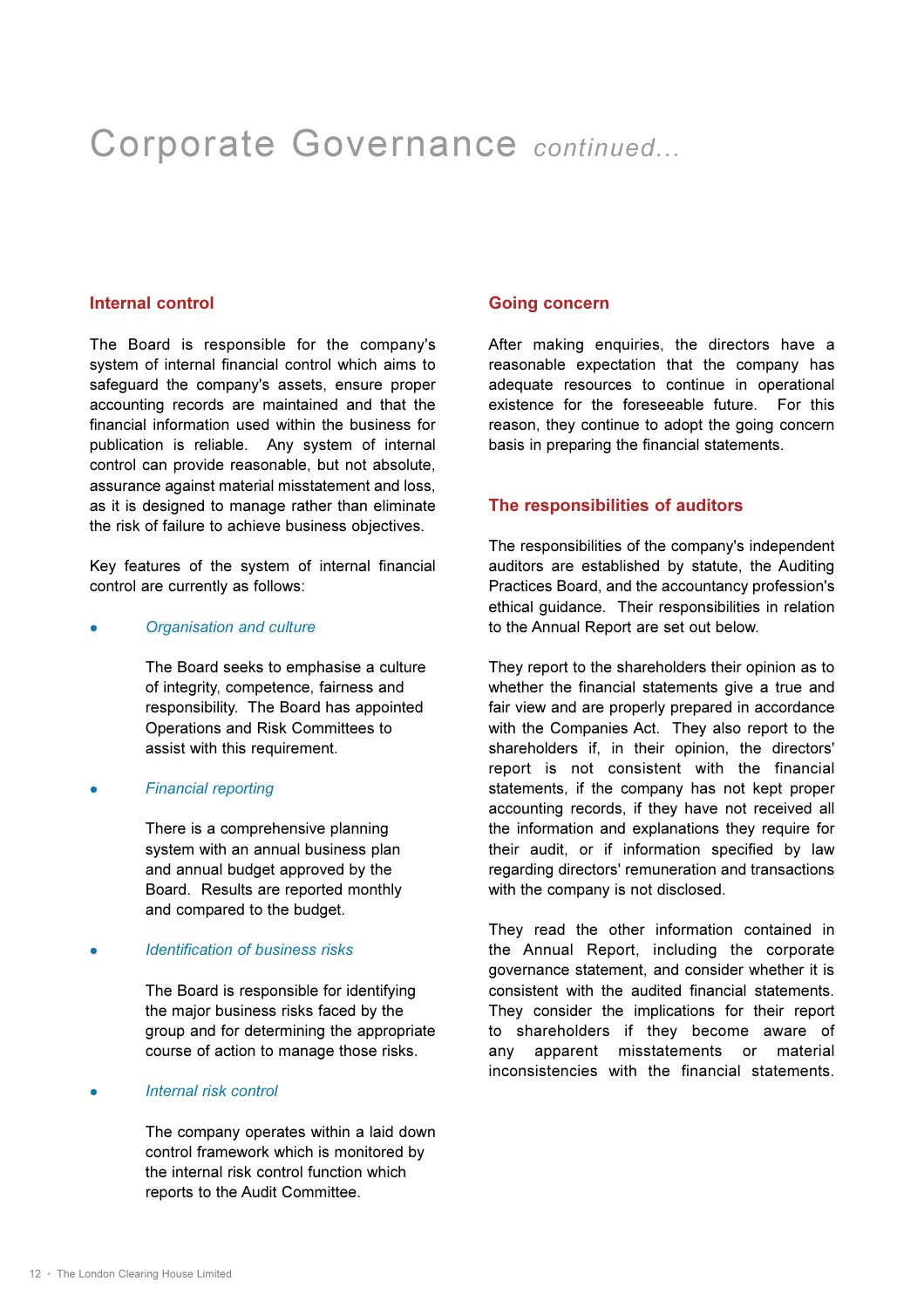# Auditors' Report to the members of The London Clearing House Limited

*We have audited the financial statements on pages 14 to 28 which have been prepared under the historical cost convention and the accounting policies set out in note 1.*

# **Respective responsibilities of directors and auditors**

As described on page 10 the company's directors are responsible for the preparation of financial statements in accordance with applicable United Kingdom law and accounting standards. It is our responsibility to form an independent opinion, based on our audit, on those statements and to report our opinion to you. Our responsibilities, as independent auditors, are established in the United Kingdom by statute, the Auditing Practices Board and by our profession's ethical guidance.

### **Basis of opinion**

We conducted our audit in accordance with Auditing Standards issued by the Auditing Practices Board. An audit includes examination, on a test basis, of evidence relevant to the amounts and disclosures in the financial statements. It also includes an assessment of the significant estimates and judgements made by the directors in the preparation of the financial statements, and of whether the accounting policies are appropriate to the group's circumstances, consistently applied and adequately disclosed.

We planned and performed our audit so as to obtain all the information and explanations which we considered necessary in order to provide us with sufficient evidence to give reasonable assurance that the financial statements are free from material misstatement, whether caused by fraud or other irregularity or error. In forming our opinion we also evaluated the overall adequacy of the presentation of information in the financial statements.

### **Opinion**

In our opinion the financial statements give a true and fair view of the state of affairs of the company and of the group as at 31 October 2000 and of the result of the group for the year then ended, and have been properly prepared in accordance with the Companies Act 1985.

Ernst & Young Registered Auditors Rolls House 7 Rolls Buildings Fetter Lane London EC4A 1NH

29 January 2001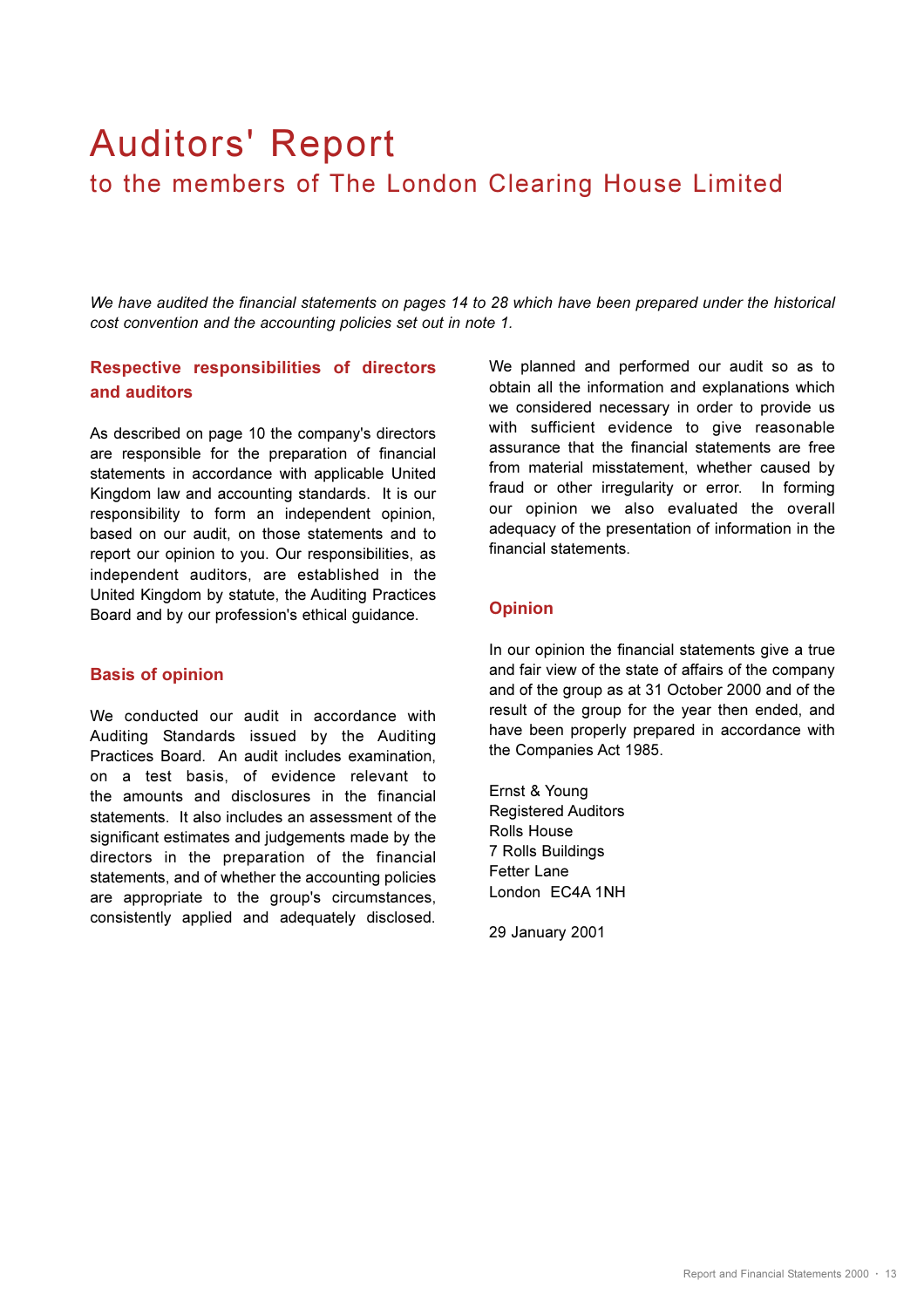# Consolidated Profit and Loss Account For the year ended 31 October 2000

| <b>Note</b>                                                               | 2000<br>£'000 | 1999<br>£'000 |
|---------------------------------------------------------------------------|---------------|---------------|
| $\overline{2}$<br>Turnover                                                | 131,802       | 117,498       |
| Interest paid to members                                                  | (94, 962)     | (82, 246)     |
|                                                                           | 36,840        | 35,252        |
| 3<br>Operating expenses                                                   | (37,601)      | (34, 695)     |
| (Loss)/Profit before taxation                                             | (761)         | 557           |
| Tax credit/(charge) on profit on<br>ordinary activities<br>$\overline{4}$ | 761           | (1, 359)      |
| (Loss)/Profit for the financial year<br>transferred to reserves           | $\mathbf 0$   | (802)         |
|                                                                           |               |               |

All gains and losses have been recognised in the profit and loss account for the financial year.

The notes on pages 17 to 28 form part of these financial statements.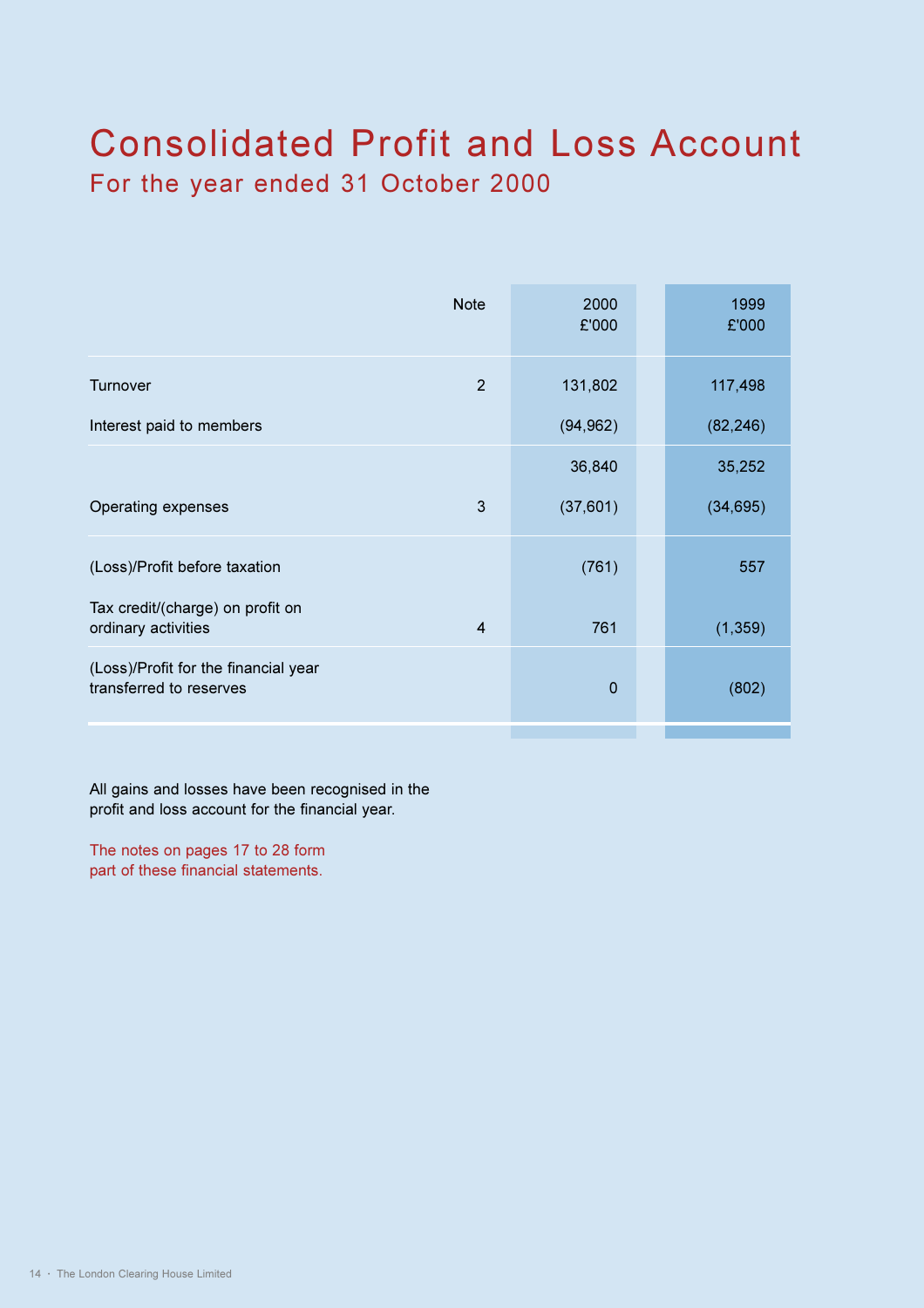# Consolidated Balance Sheet As at 31 October 2000

|                                                                                                                                                            | <b>Note</b> | 2000<br>£'000           | 1999<br>£'000          |
|------------------------------------------------------------------------------------------------------------------------------------------------------------|-------------|-------------------------|------------------------|
| <b>Fixed Assets</b><br>Tangible assets<br>Investments                                                                                                      | 8           | 12,527<br>0             | 11,645<br>9            |
|                                                                                                                                                            |             | 12,527                  | 11,654                 |
| <b>Current Assets</b><br>Debtors and other amounts receivable<br>Cash at bank and in hand                                                                  | 10<br>11    | 12,939,723<br>1,850,936 | 2,864,682<br>1,726,158 |
|                                                                                                                                                            |             | 14,790,659              | 4,590,840              |
| <b>Creditors:</b><br>amounts falling due within one year                                                                                                   | 12          | (14, 557, 330)          | (4,380,166)            |
| Net current assets                                                                                                                                         |             | 233,329                 | 210,674                |
| Total assets less current liabilities<br><b>Creditors:</b>                                                                                                 |             | 245,856                 | 222,328                |
| amounts falling due after more than one year                                                                                                               | 13          | (193, 772)              | (170, 244)             |
|                                                                                                                                                            |             | 52,084                  | 52,084                 |
| <b>Capital and Reserves:</b><br>Called up share capital<br>(including non-equity interests)<br>Ordinary shares<br>Share premium<br>Profit and loss account | 16          | 39,100<br>12,984        | 39,100<br>12,984       |
|                                                                                                                                                            |             | 52,084                  | 52,084                 |
|                                                                                                                                                            |             |                         |                        |

The financial statements were approved by The notes on pages 17 to 28 form the Board on 29 January 2001. **part of these financial statements** 

humburkus

Sir Michael Jenkins, Chairman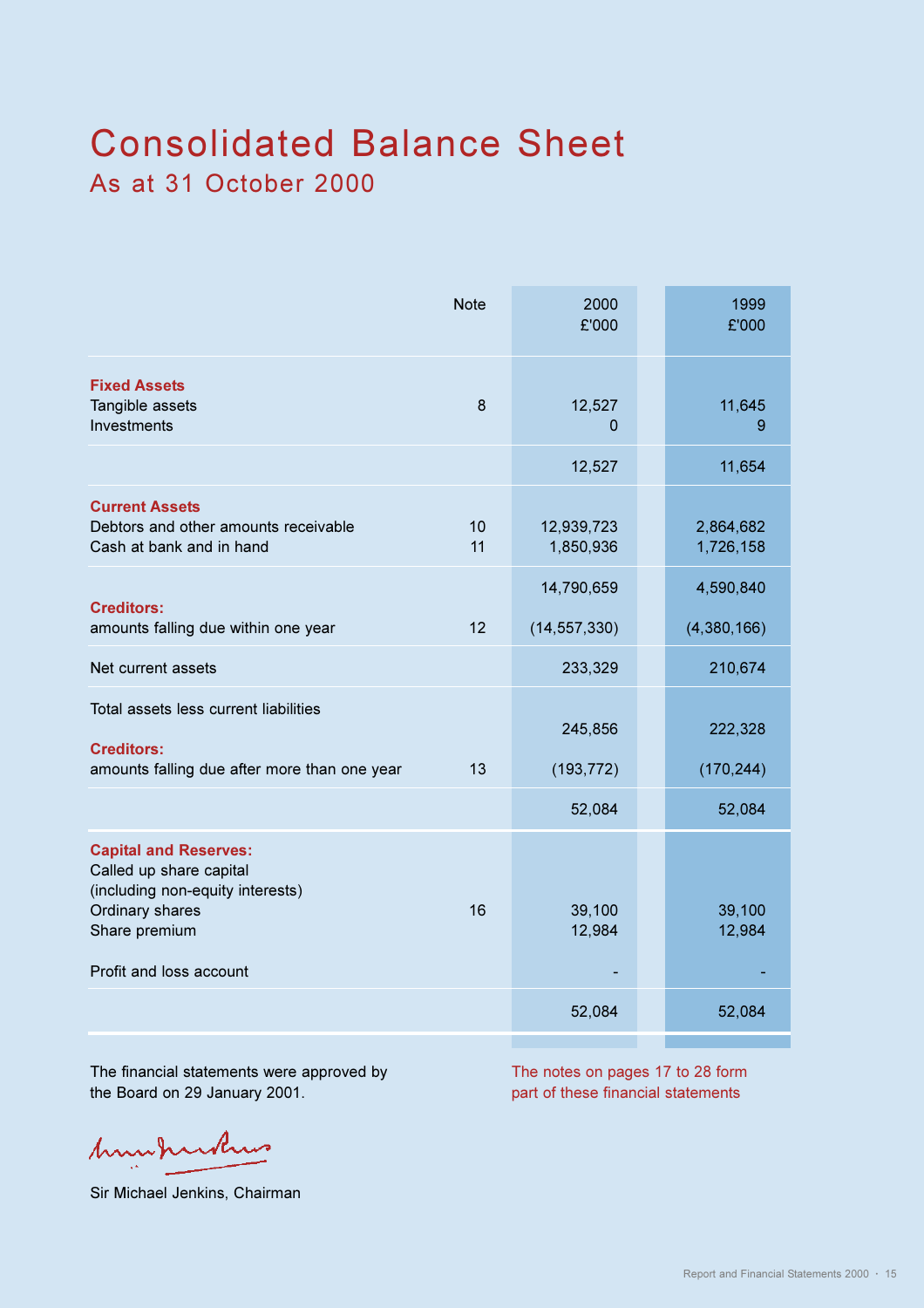# Consolidated Cash Flow Statement For the year ended 31 October 2000

| <b>Note</b>                                                                                                                                                                      | 2000<br>£'000              | 1999<br>£'000                 |
|----------------------------------------------------------------------------------------------------------------------------------------------------------------------------------|----------------------------|-------------------------------|
| Reconciliation of operating profit to net<br>cash flow from operating activites (see note 19)                                                                                    |                            |                               |
| Cash received from interest income,<br>clearing and other services                                                                                                               | 208,028                    | 123,470                       |
| Interest paid to members                                                                                                                                                         | (93, 412)                  | (86, 317)                     |
| Cash paid to and on behalf of employees                                                                                                                                          | (11, 718)                  | (9,057)                       |
| Cash payments to suppliers and other cash payments                                                                                                                               | (26,996)                   | (24, 442)                     |
| Net cash inflow from operating activities before<br>movement in margins held and Default Fund                                                                                    | 75,902                     | 3,654                         |
| <b>Cash Flow Statement</b>                                                                                                                                                       |                            |                               |
| Net cash inflow from operating<br>activities before movement in margins held<br>Margin monies net cash inflow/(outflow)<br>Payments from members relating to<br>the Default Fund | 75,902<br>31,040<br>23,528 | 3,654<br>(243, 343)<br>20,188 |
| Net cash inflow/(outflow) from operating activities                                                                                                                              | 130,470                    | (219, 501)                    |
| <b>Taxation</b><br>20                                                                                                                                                            | (12)                       | (1, 347)                      |
| Capital expenditure<br>20                                                                                                                                                        | (5,702)                    | (8,592)                       |
| Increase/(Decrease) in cash                                                                                                                                                      | 124,756                    | (229, 440)                    |
|                                                                                                                                                                                  |                            |                               |

The notes on pages 17 to 28 form part of these financial statements.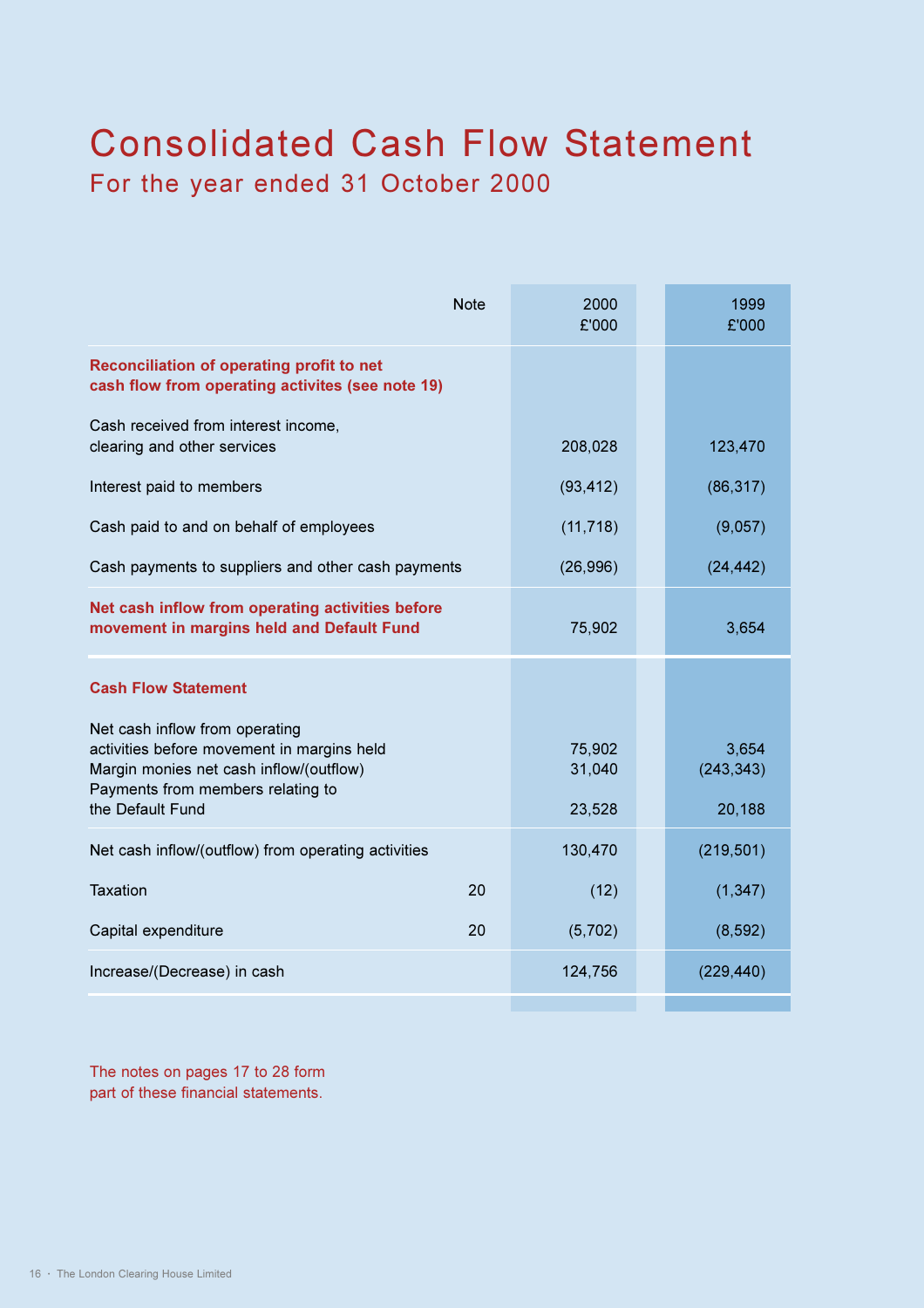# Notes to the Financial Statements For the year ended 31 October 2000

### **1 Accounting policies a) Basis of preparation**

The financial statements have been prepared under the historical cost convention and in accordance with applicable accounting standards.

#### **b) Basis of consolidation**

The financial statements comprise the financial statements of the company and its subsidiary undertakings made up to 31 October. All of the subsidiary undertakings are dormant and the company's investment in them immaterial; accordingly the results, financial position and cash flows of the company reflect those of the group. No separate company balance sheet has been prepared.

### **c) Investments in associated undertakings**

Investments are stated at the lower of cost and the company's share of net assets translated at closing rates of exchange, less any provision for permanent impairment in value.

#### **d) Foreign currencies**

Transactions in foreign currencies are recorded at the rate ruling at the date of transaction. Monetary assets and liabilities denominated in foreign currencies are retranslated at the rate of exchange ruling at the balance sheet date. All differences are taken to the profit and loss account.

#### **e) Tangible fixed assets and depreciation**

Tangible fixed assets are capitalised and depreciated at rates calculated to write off their cost over their estimated useful lives as follows:

| Office refurbishment costs                                                  | ٠ | Straight line basis over the<br>term of the lease |
|-----------------------------------------------------------------------------|---|---------------------------------------------------|
| Computer equipment,<br>office equipment, software<br>and other fixed assets |   | Straight line basis between<br>3 and 5 years      |

### **f) Financial instrument contracts**

Financial instruments, including exchange-traded futures and options and swaps, are recorded in the balance sheet at fair value. Fair values are calculated based on quoted market prices.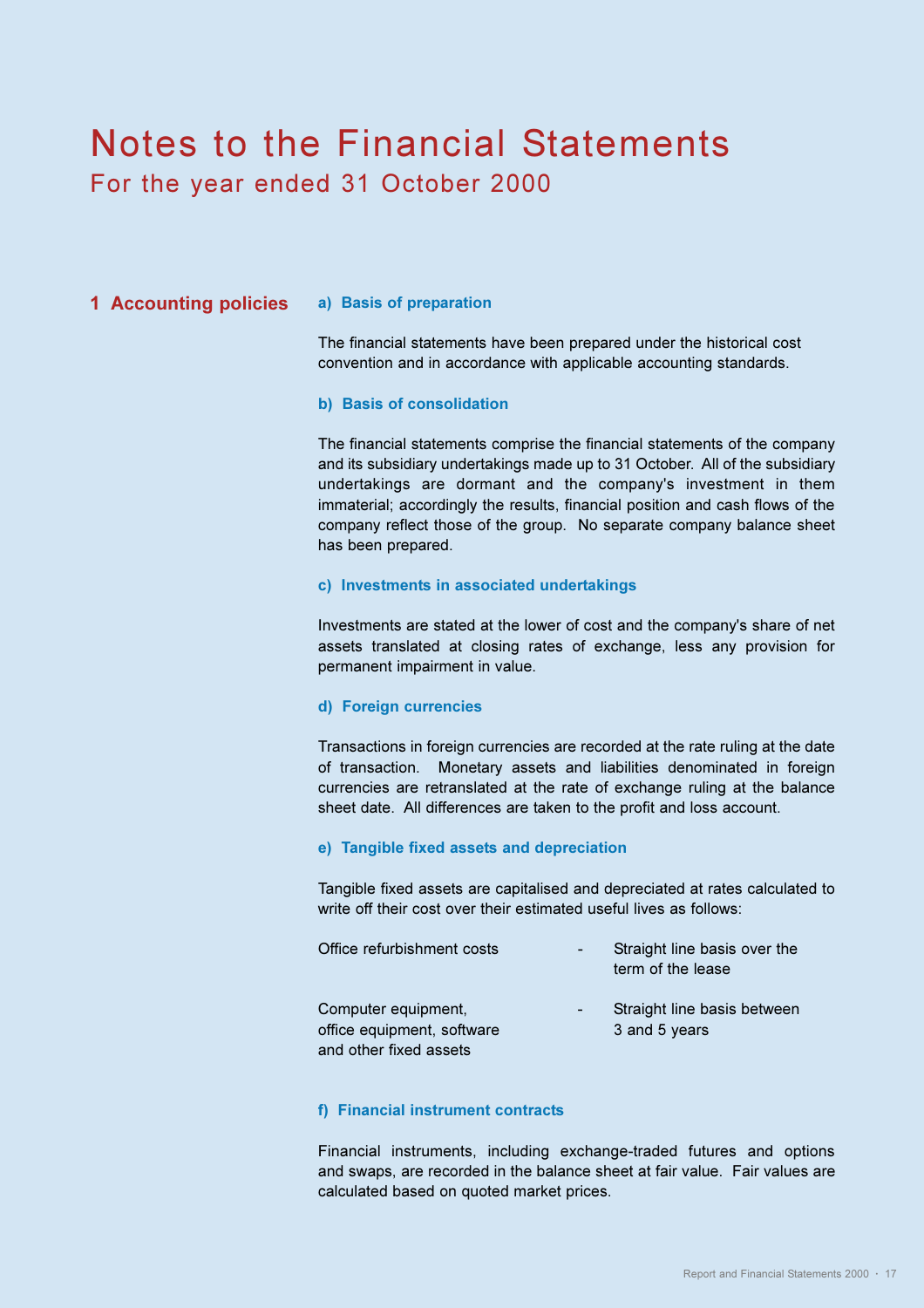### **Accounting policies... g) Repurchase and reverse repurchase agreements**

In its role as central counterparty, members enter into LCH RepoClear contracts with the company. LCH RepoClear transactions consist of agreements to repurchase securities which have already been sold and agreements to resell securities which have already been purchased. As the central counterparty to these transactions, for each LCH RepoClear contract the company has an equal and opposite contract with another member. The present value of amounts payable in respect of agreements to repurchase securities previously sold are recorded in the balance sheet as liabilities to members under 'Balances with members'. The present value of amounts receivable in respect of agreements to resell securities previously purchased are recorded in the balance sheet as an asset of the company owed by members and shown under 'Balances with members'. Securities acquired under such contracts are not recorded in the balance sheet.

### **h) Deferred taxation**

Deferred taxation is recognised at current rates of taxation on timing differences between profits stated in the financial statements and profits computed for taxation purposes only if there is a reasonable probability that a liability or benefit will crystallise in the foreseeable future.

#### **i) Leases**

Assets held under finance leases are capitalised as fixed assets and are depreciated over the shorter of their useful lives and the lengths of the leases. Finance charges are allocated to accounting periods so as to produce a constant rate of return over the period of the lease. Operating lease rentals are charged to the profit and loss account in the period to which they relate.

#### **j) Pension costs**

Contributions to the LCH Pension Scheme are assessed by a qualified actuary and are charged to the profit and loss account so as to spread the cost over the service lives of the employees. Actuarial surpluses and deficits are spread forward over the average remaining service lives of the employees.

# **2 Turnover**

Turnover and operating profits are wholly derived from the provision of services to members and exchanges, including interest received on deposits and accommodation charges, and relate to activities in London.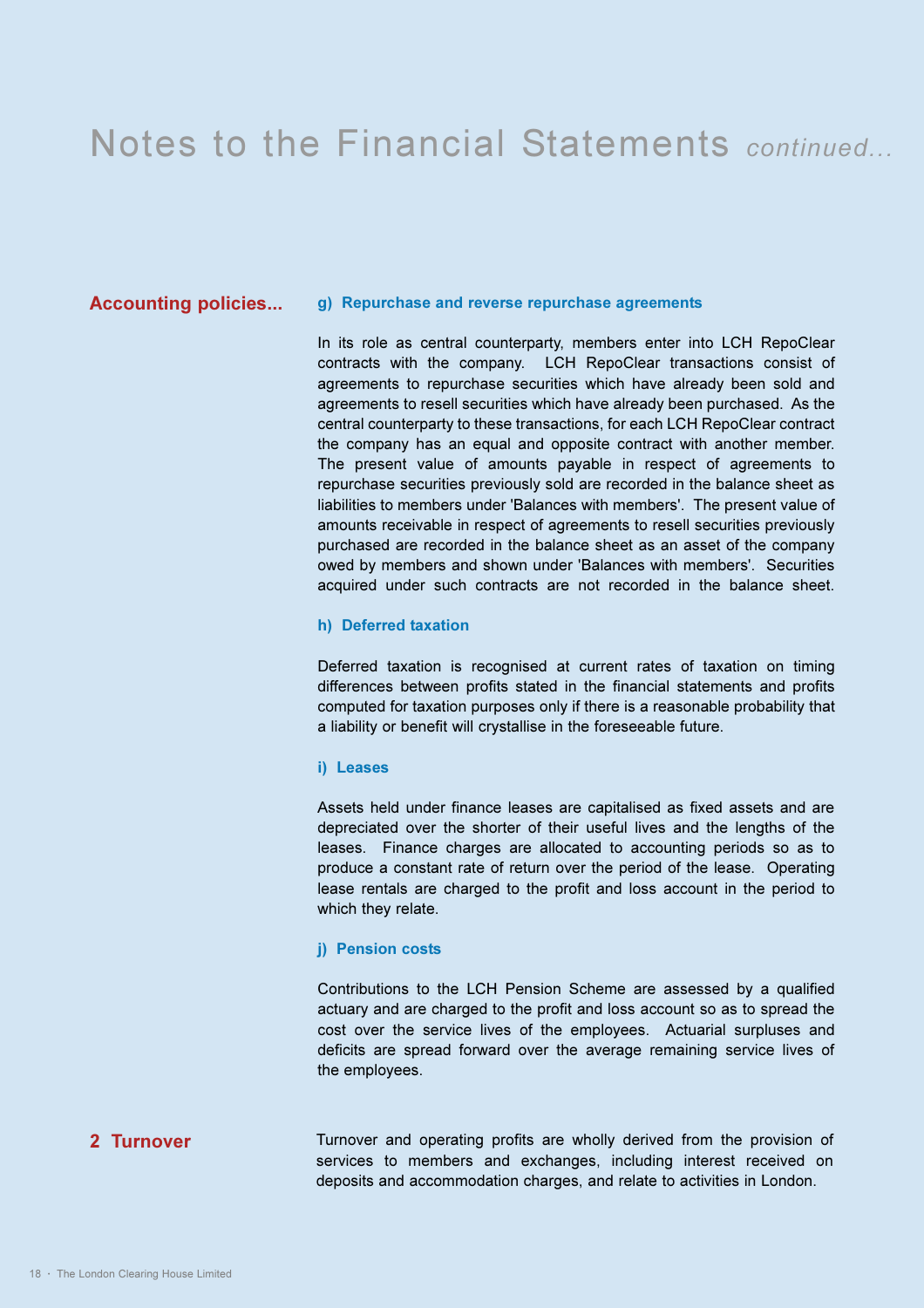| Operating expenses include:                                       | 2000<br>£'000 | 1999<br>£'000 |
|-------------------------------------------------------------------|---------------|---------------|
| Staff costs (Note 6)                                              | 11,740        | 8,658         |
| Depreciation of assets<br>owned by the company                    | 4,517         | 2,378         |
| Office equipment                                                  | 739           | 714           |
| Hire of plant and machinery<br>under operating leases             | 50            | 27            |
| Property lease rentals                                            | 955           | 822           |
| Auditors' remuneration                                            | 60            | 60            |
| Interest on bank overdrafts and<br>loans repayable within 5 years | 55            | 43            |
| Loss on disposal of fixed assets                                  | 303           |               |
|                                                                   |               |               |

Fees payable to Ernst & Young for non-audit services in 2000 were £67,200 (1999 - £84,000).

# **4 Tax on profit on ordinary activities**

| -                                                                                             | 2000<br>£'000  | 1999<br>£'000    |
|-----------------------------------------------------------------------------------------------|----------------|------------------|
| United Kingdom corporation tax<br>current year charge<br>prior year over/(under)<br>provision | (259)<br>1,020 | (12)<br>(1, 347) |
|                                                                                               | 761            | (1, 359)         |

The prior year over provision adjustment made in the current year is in respect of short-term timing differences for which no deferred tax asset has been recognised. The charge for UK taxation has been provided at a rate of 31% in respect of the prior year over provision and 20.4%, being the average small companies rate, for the year ended 31 October 2000.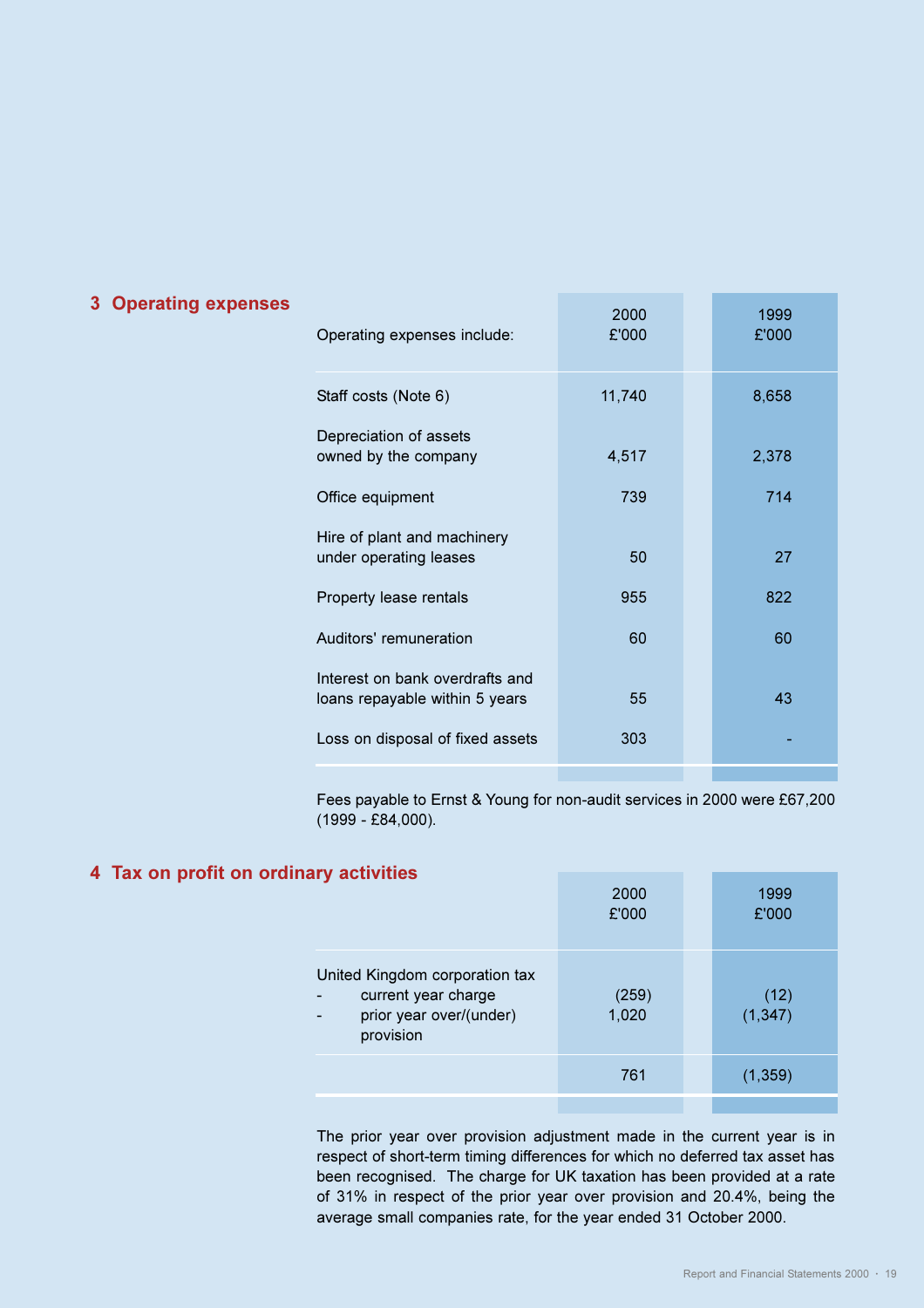# **5 Directors' emoluments and transactions**

| The emoluments of directors of the company were: | 2000<br>£'000 | 1999<br>£'000 |
|--------------------------------------------------|---------------|---------------|
| Aggregate emoluments                             | 417           | 345           |
|                                                  |               |               |

Remuneration is only paid to the Chairman and Chief Executive. Remuneration is determined by the Board based on the recommendations of the Remuneration Committee. There is one director in the defined benefit pension scheme. The remuneration is as follows:

|                                    | <b>Basic</b><br>salary<br>and fees<br>£ | <b>Benefits</b><br>£ | Performance<br>related<br>bonuses<br>£ | <b>Total</b><br>2000<br>£ | Total<br>1999<br>£ |
|------------------------------------|-----------------------------------------|----------------------|----------------------------------------|---------------------------|--------------------|
| Sir Michael Jenkins<br>David Hardy | 40,000<br>252,500                       | 12,125               | 100,000                                | 40,000<br>364,625         | 41,549<br>281,863  |
|                                    | 292,500                                 | 12,125               | 100,000                                | 404,625                   | 323,412            |

The value of the accrued pension for the highest paid director was £71,245 per annum at 31 October 2000 (1999 - £59,125).

During the year an interest free loan of £3,132 for the purchase of a season ticket was made available to D M Hardy. An amount of £nil was outstanding at 31 October 2000.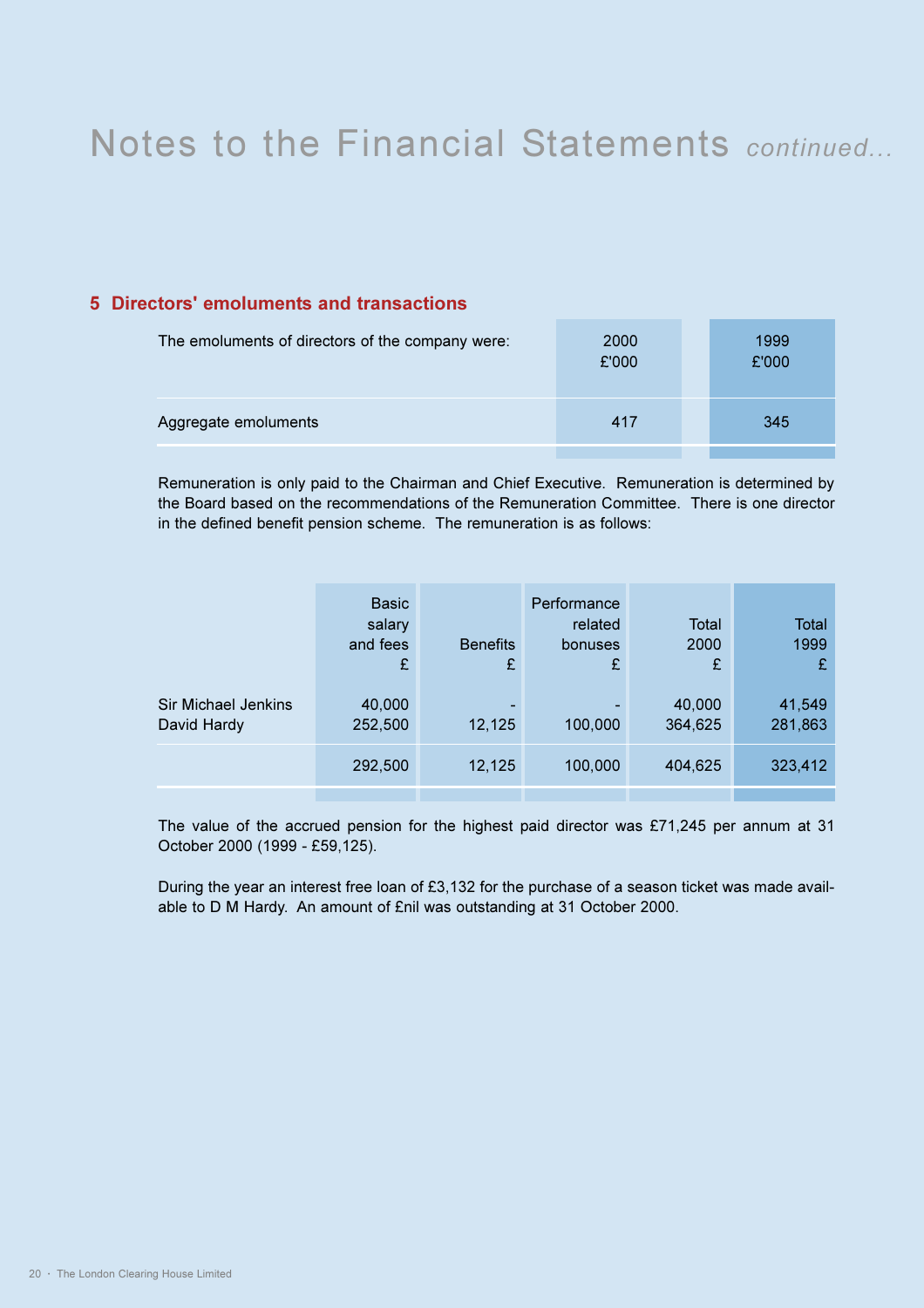# **6 Employees**

| The average number of staff<br>employed during the year was:       | 2000                   | 1999                |
|--------------------------------------------------------------------|------------------------|---------------------|
| London                                                             | 180                    | 150                 |
|                                                                    |                        |                     |
| The aggregate staff costs were:                                    | £'000                  | £'000               |
| Wages and salaries<br>Social security costs<br>Other pension costs | 10,373<br>1,028<br>339 | 7,662<br>719<br>277 |
|                                                                    | 11,740                 | 8,658               |
|                                                                    |                        |                     |

# **7 Results of the company**

The London Clearing House Limited has not presented its own profit and loss account as permitted by Section 230(1) of the Companies Act 1985. The loss after taxation of the company for the year ended 31 October 2000 dealt with in the financial statements was £nil (1999 Loss: £802,000).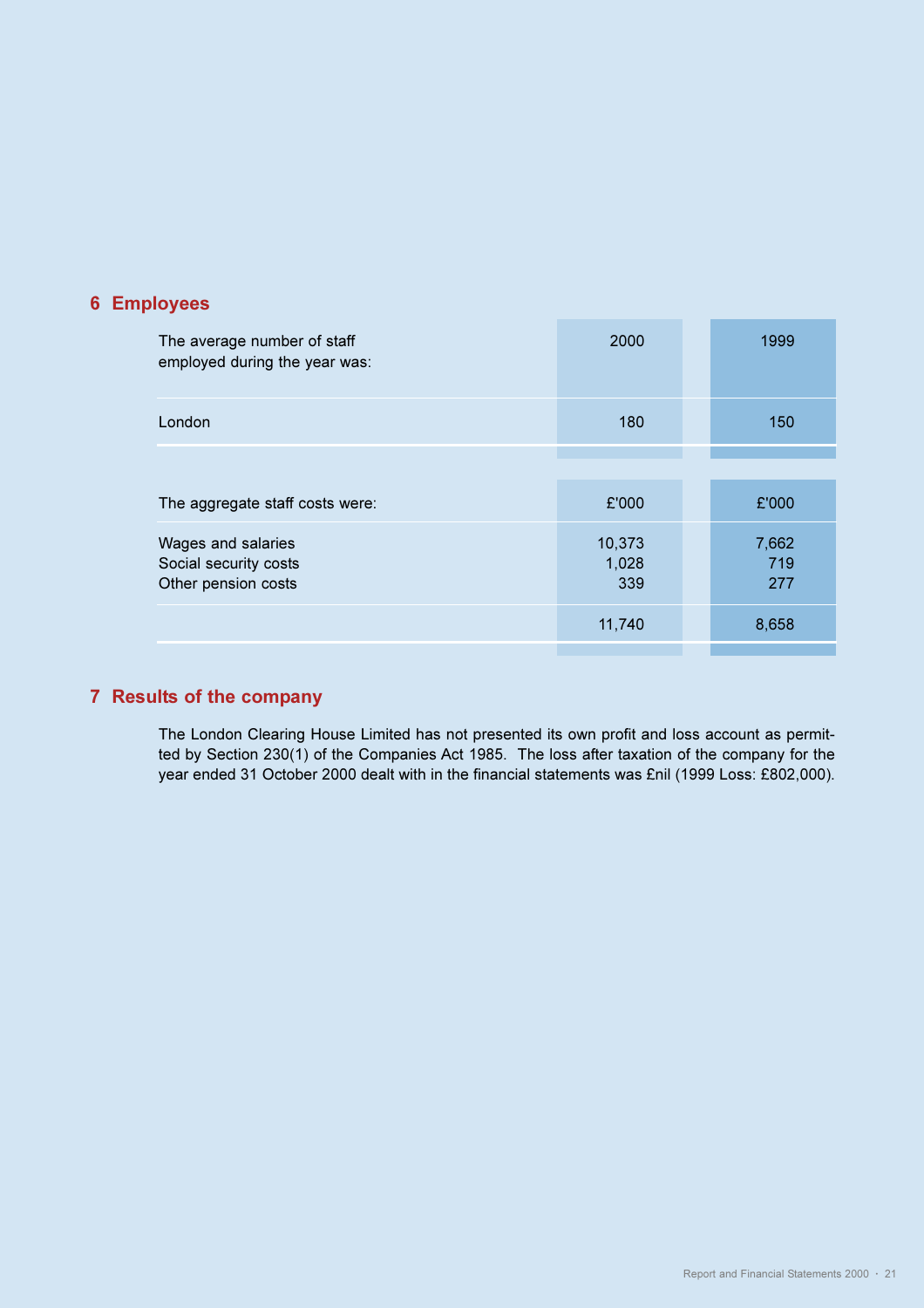# **8 Tangible assets**

| Group and company                                                            | Leasehold<br>refurbishments<br>£'000 | Computer and<br>office equipment,<br>software and<br>other fixed assets<br>£'000 | <b>Total</b><br>£'000      |
|------------------------------------------------------------------------------|--------------------------------------|----------------------------------------------------------------------------------|----------------------------|
| Cost:                                                                        |                                      |                                                                                  |                            |
| <b>Balance</b> at<br>1 November 1999<br><b>Additions</b><br><b>Disposals</b> | 1,937<br>20                          | 15,844<br>5,682<br>(1,708)                                                       | 17,781<br>5,702<br>(1,708) |
| Balance at<br>31 October 2000                                                | 1,957                                | 19,818                                                                           | 21,775                     |
| Depreciation:                                                                |                                      |                                                                                  |                            |
| Balance at<br>1 November 1999<br>Charge for the year<br><b>Disposals</b>     | 486<br>263                           | 5,650<br>4,254<br>(1, 405)                                                       | 6,136<br>4,517<br>(1, 405) |
| <b>Balance</b> at<br>31 October 2000                                         | 749                                  | 8,499                                                                            | 9,248                      |
| Net book value<br>31 October 2000                                            | 1,208                                | 11,319                                                                           | 12,527                     |
| Net book value<br>31 October 1999                                            | 1,451                                | 10,194                                                                           | 11,645                     |
|                                                                              |                                      |                                                                                  |                            |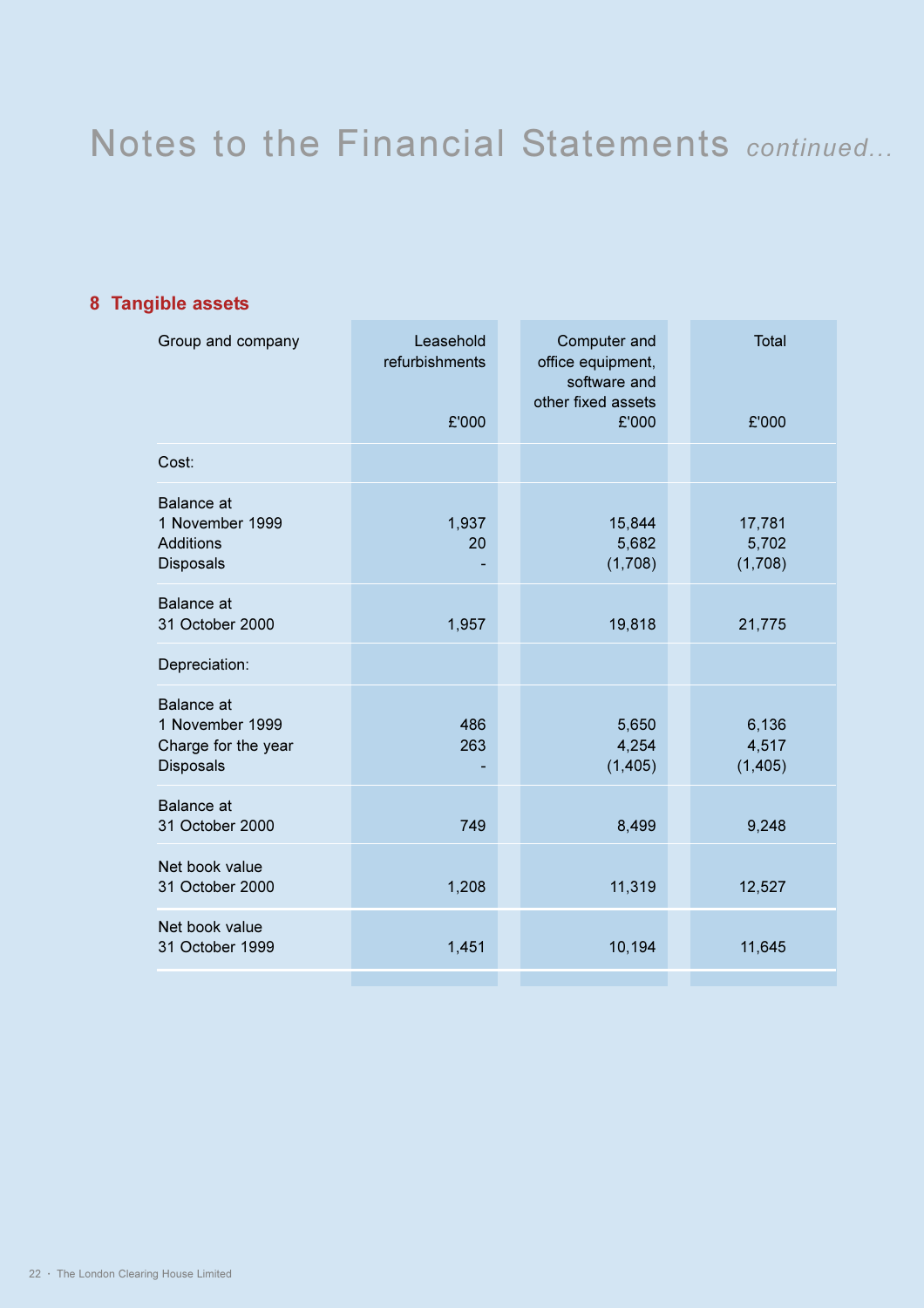# **9 Balances with members**

| Balances with members at 31 October 2000                     | <b>Assets</b><br>£'000 | Liabilities<br>£'000 |  |
|--------------------------------------------------------------|------------------------|----------------------|--|
| <b>LCH RepoClear transactions</b>                            | 12,023,029             | (12,023,029)         |  |
| Fair values of other contracts                               | 390,977                | (390, 977)           |  |
| Deposits and amounts in<br>respect of settled transactions   | 146,009                | (1,660,038)          |  |
|                                                              | 12,560,015             | (14, 074, 044)       |  |
| Effect of permissible netting of cash cover                  | 362,256                | (362, 256)           |  |
| Total balances with members included<br>in the balance sheet | 12,922,271             | (14, 436, 300)       |  |
|                                                              |                        |                      |  |
|                                                              |                        |                      |  |
| Balances with members at 31 October 1999                     | <b>Assets</b><br>£'000 | Liabilities<br>£'000 |  |
| <b>LCH RepoClear transactions</b>                            | 2,562,552              | (2, 562, 552)        |  |
| Fair values of other contracts                               | 381,919                | (381, 919)           |  |
| Deposits and amounts in<br>respect of settled transactions   | 112,037                | (1,596,453)          |  |
|                                                              | 3,056,508              | (4,540,924)          |  |
| Effect of permissible netting of cash cover                  | (203, 384)             | 203,384              |  |

The balances due from members recorded in the balance sheet of £12,922 million are fully secured by non-cash collateral or guarantees held by the company. At 31 October 2000, the total amount of non-cash collateral held was £13,352 million and the total amount of guarantees held was £1,004 million. Included in the total non-cash collateral held is £12,248 million of government debt used to secure the company's assets in respect of LCH RepoClear contracts. These securities have in turn been passed to LCH RepoClear counterparties to secure the company's liabilities on LCH RepoClear contracts.

All gross fair value balances due to and from members mature within one year, except for £83 million in respect of the fair value of other contracts.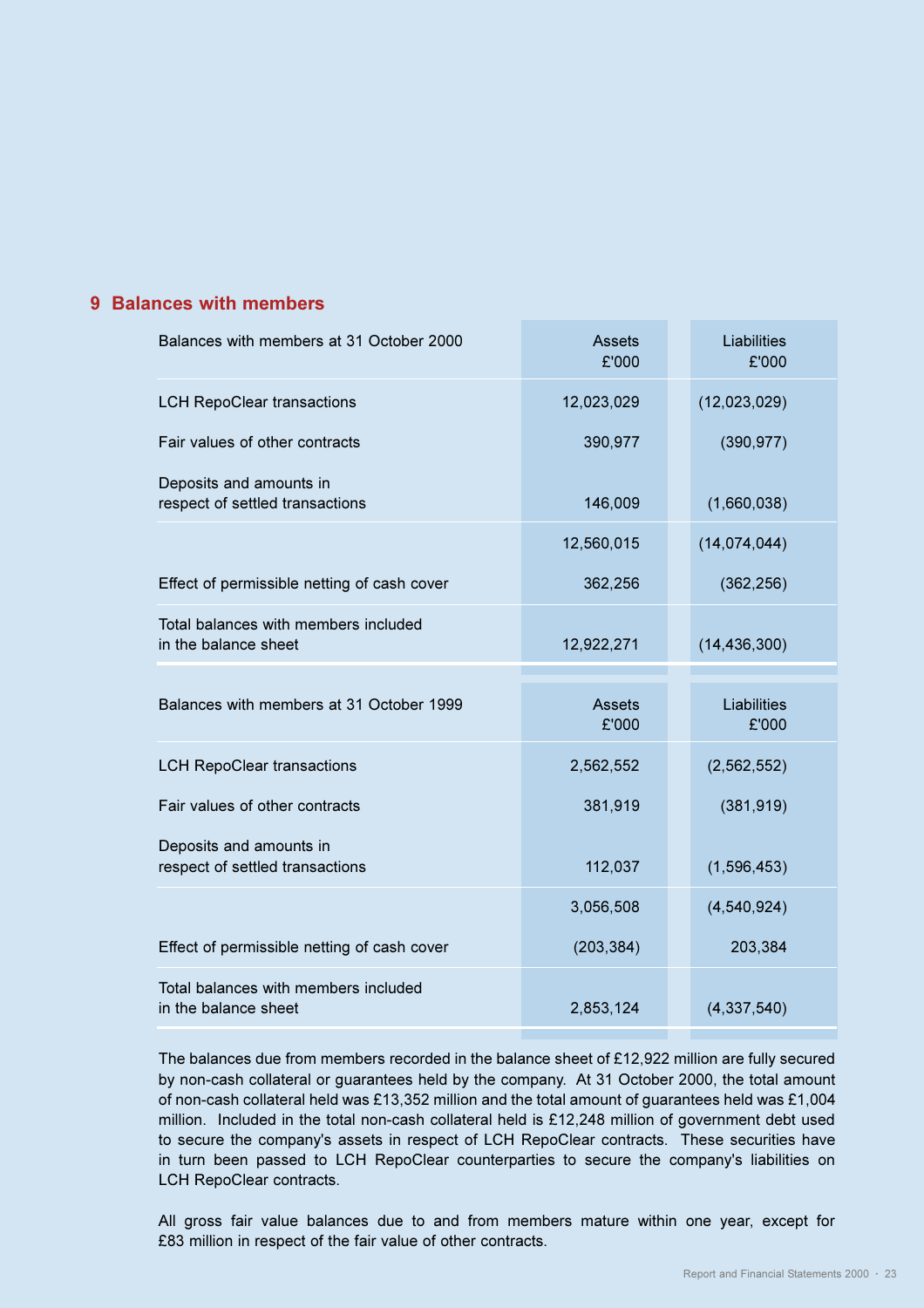# **10 Debtors and other amounts receivable**

| Group and company                    | 2000<br>£'000 | 1999<br>£'000 |
|--------------------------------------|---------------|---------------|
| Amounts falling due within one year: |               |               |
| Balances with members                | 12,922,824    | 2,855,219     |
| Trade debtors                        | 408           | 15            |
| Other debtors                        | 797           | 324           |
| Prepayments and accrued income       | 15,694        | 9,124         |
|                                      | 12,939,723    | 2,864,682     |
|                                      |               |               |

# **11 Cash at bank and in hand**

| Group and company                                             | 2000<br>£'000 | 1999<br>£'000 |
|---------------------------------------------------------------|---------------|---------------|
| Cash and balances with banks,<br>money on deposit and at call | 1,850,936     | 1,726,158     |

# **12 Creditors: amounts falling due within one year**

| Group and company                                                                                                                    | 2000<br>£'000                                    | 1999<br>£'000                                  |
|--------------------------------------------------------------------------------------------------------------------------------------|--------------------------------------------------|------------------------------------------------|
| Bank overdrafts and loans<br>Balances with members<br>Trade creditors<br>Other creditors<br>Taxation and social security<br>Accruals | 117<br>14,454,954<br>95,386<br>3<br>982<br>5,888 | 94<br>4,343,307<br>32,211<br>3<br>452<br>4,099 |
|                                                                                                                                      | 14,557,330                                       | 4,380,166                                      |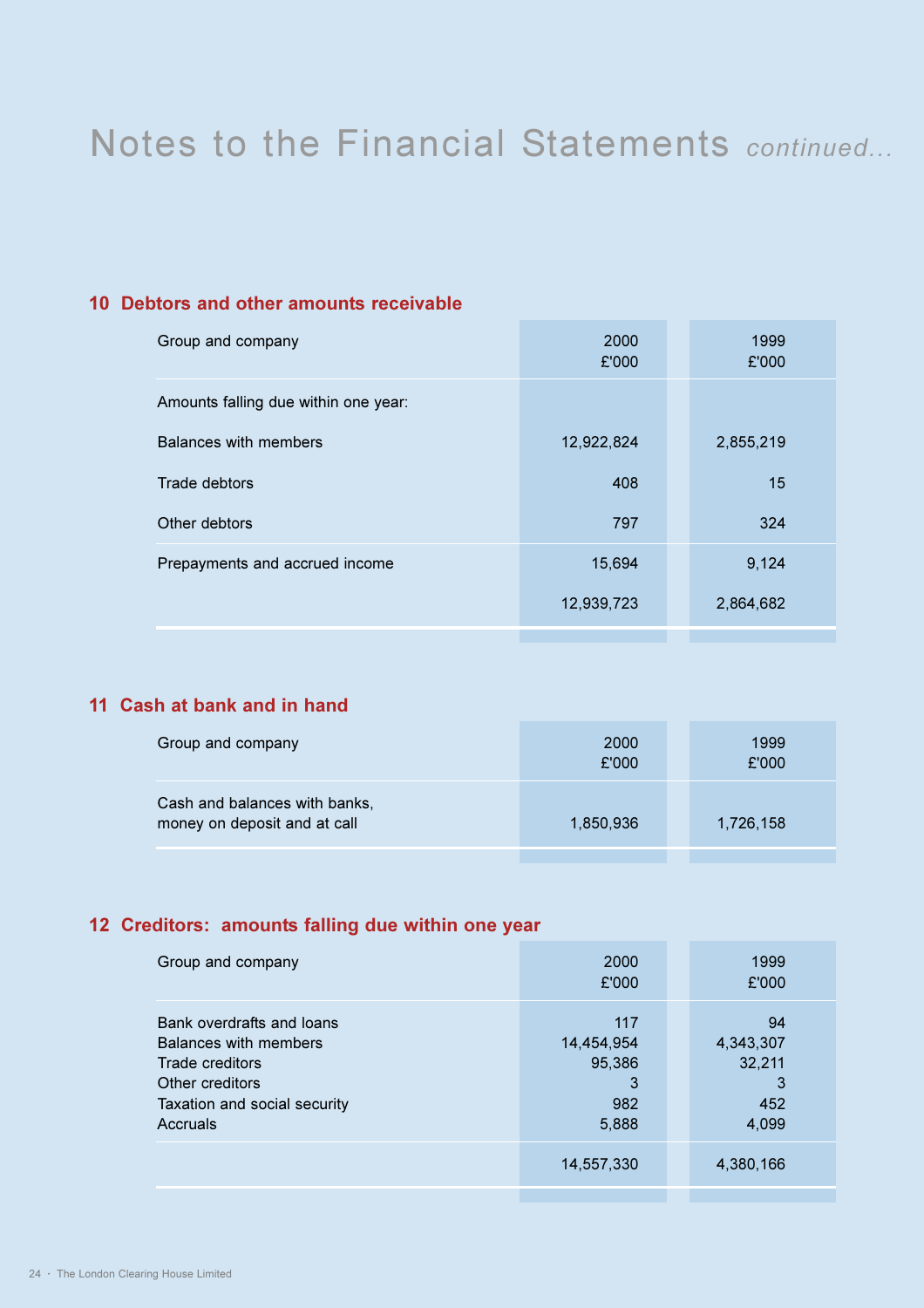# **13 Creditors: amounts falling due after more than one year**

| Group and company | 2000<br>£'000 | 1999<br>£'000 |
|-------------------|---------------|---------------|
| Default Fund      | 193,772       | 170,244       |

The Default Fund is fully funded by members' contributions. Its purpose is to meet losses incurred by the company in the event of member default where margin monies are insufficient to cover the management and close out of the positions of the defaulting member. Monies are placed on deposit by LCH and interest has been paid to members at a rate of not less than three-month LIBOR (or equivalent) plus one per cent on their contributions to the Default Fund, which is included within interest paid to members in these financial statements. Members' contributions are adjusted on a quarterly basis and are refundable on resignation subject to the rules and regulations of the company.

## **14 Commitments under operating leases**

| Group and company                                                                                                                   | 2000<br>£'000 | 1999<br>£'000 |
|-------------------------------------------------------------------------------------------------------------------------------------|---------------|---------------|
| Operating lease commitments                                                                                                         |               |               |
| The total annual commitments in respect<br>of non-cancellable operating leases are<br>analysed by year of expiry as follows:        |               |               |
| <b>Land and buildings</b><br>Lease expiry date:                                                                                     |               |               |
| Within one year<br>In the second to fifth years inclusive<br>Over five years                                                        | 209<br>746    | 209<br>746    |
|                                                                                                                                     | 955           | 955           |
| <b>Other operating leases</b><br>Lease expiry date:<br>Within one year<br>In the second to fifth years inclusive<br>Over five years | 25<br>33      | 19<br>6       |
|                                                                                                                                     | 58            | 25            |
| Total operating lease commitments                                                                                                   | 1,013         | 980           |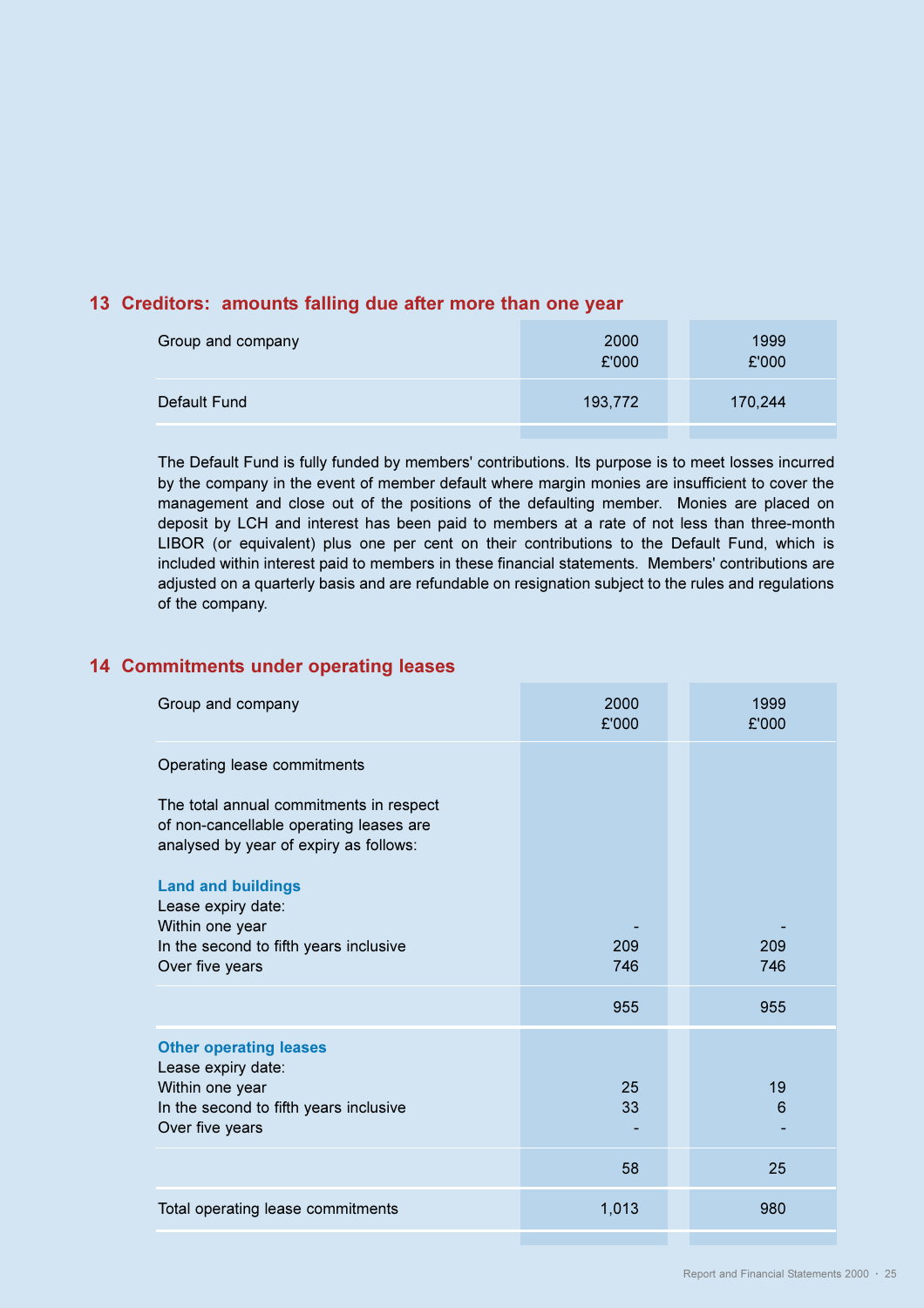# **15 Deferred taxation**

Group and company

The potential amounts of deferred tax asset, none of which are recognised in the financial statements, amount to £1,350,000 (1999: £950,000) relating to accumulated depreciation in excess of capital allowances.

## **16 Called up share capital (including non-equity interests)**

| 2000<br>£'000 | 1999<br>£'000 |
|---------------|---------------|
|               |               |
| 50,000,000    | 50,000,000    |
| 12,500,000    | 12,500,000    |
| 1             | 1             |
| 62,500,001    | 62,500,001    |
|               |               |
| 26,600,000    | 26,600,000    |
| 12,500,000    | 12,500,000    |
| 1             | 1             |
| 39,100,001    | 39,100,001    |
|               |               |

The 'A' shares carry one vote per share, the 'B' shares carry in total one third of the number of votes to which 'A' shareholders are entitled. The 'C' share is non-voting and carries no right to participate in the income of the company.

The company may, at its sole discretion (subject as permitted by law), redeem an outgoing member's share at the original subscription price, although it is not the company's policy routinely to build up reserves with a view to effecting such redemption.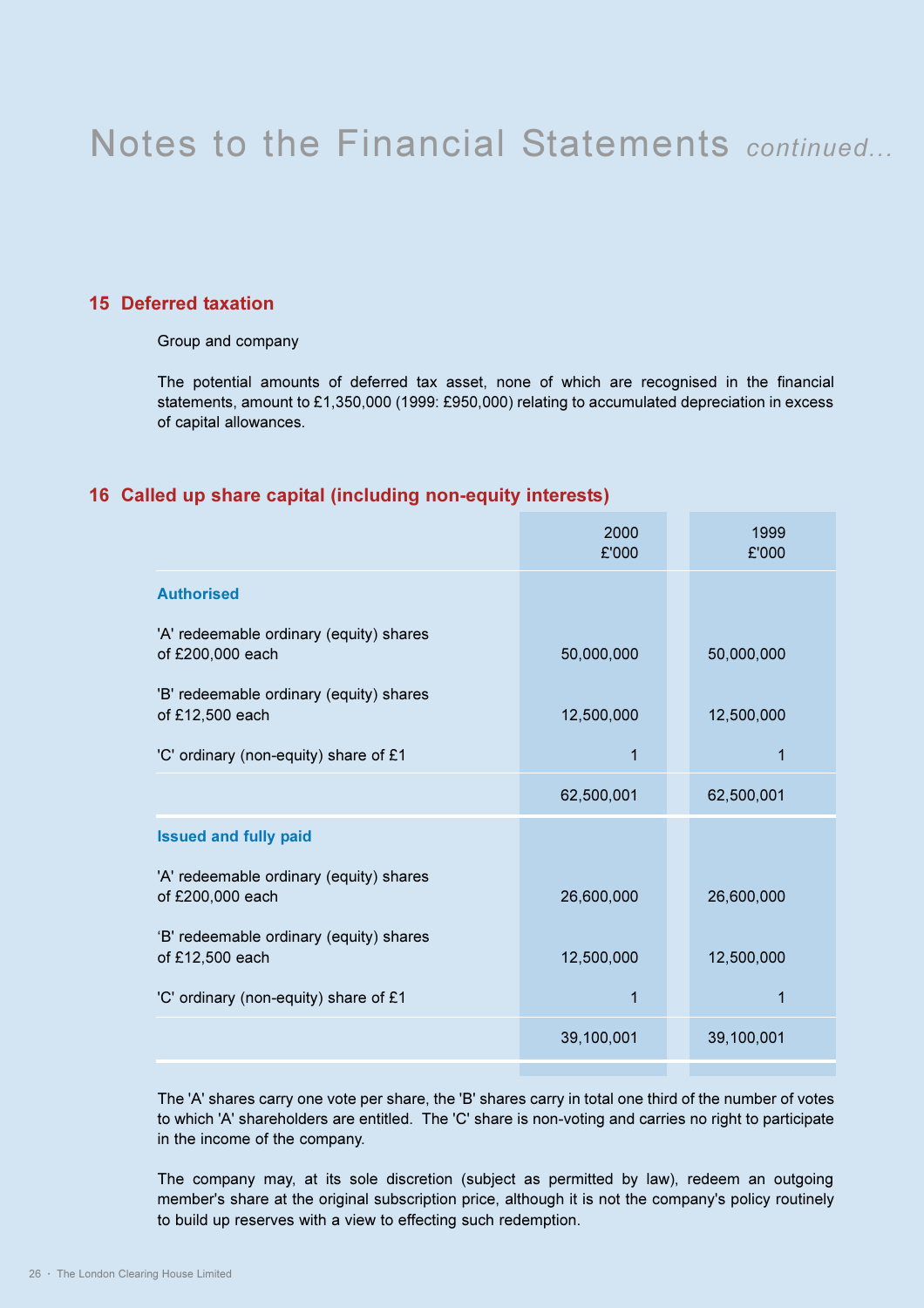# **17 Reconciliation of movements in shareholders' funds**

| 2000<br>£'000 | 1999<br>£'000 |
|---------------|---------------|
| $\Omega$      | (802)         |
| 0             | (802)         |
| 52,084        | 52,886        |
| 52,084        | 52,084        |
|               |               |

# **18 Pension commitments**

The company participates in the LCH Pension Scheme. This scheme is of the defined benefit type providing benefits to certain employees of The London Clearing House Limited and the assets are held in a separate trustee administered fund. The total pension cost for the company relating to the scheme in the year to 31 October 2000 was £338,721 (1999 - £277,000).

The pension cost relating to the scheme is assessed in accordance with the advice of a qualified actuary using the projected unit method. The latest actuarial assessment of the scheme was carried out as at 30 June 1998. The assumptions which have the most significant effect on the results of the valuation are those relating to the rate of return on investment and the rates of increase in salaries and pensions. It was assumed that the investment return would be 7% per annum, that salary increases would average 5% per annum and that present and future pensions would increase at the rate of 3% per annum.

At the date of the latest actuarial valuation, the market value of the assets of the scheme was £31 million and the actuarial value of the assets was sufficient to cover 142% of the benefits that had accrued to the members, after allowing for expected future increases in earnings.

As a result, the company has adopted a funding rate recommended by the actuary of 4.8%, which equates to the regular pension cost on the assumptions noted above.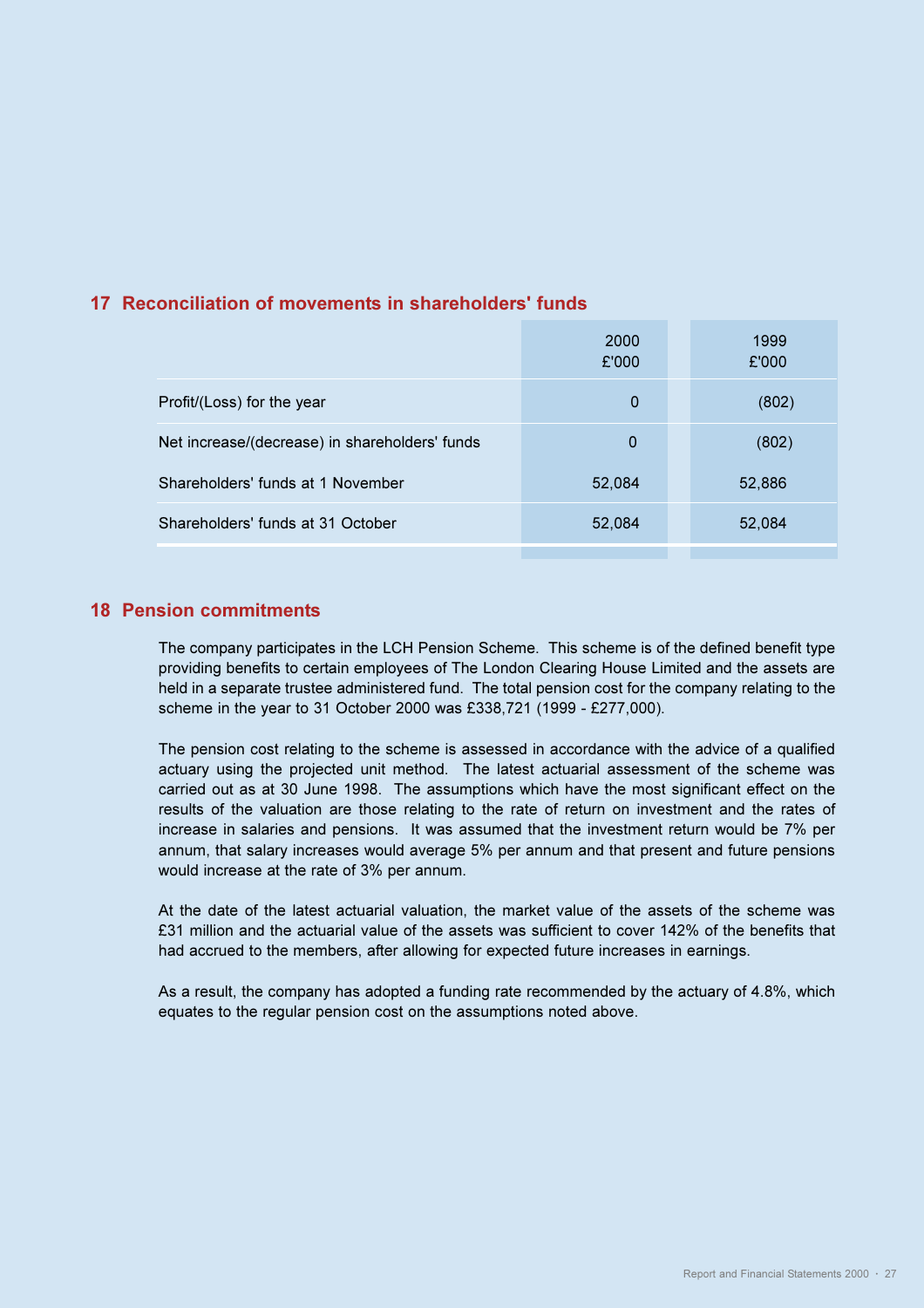# **19 Reconciliation of operating profit to net cash flow from operating activities**

|                                                                                                                                                                                        | 2000<br>£'000                                    | 1999<br>£'000                                     |
|----------------------------------------------------------------------------------------------------------------------------------------------------------------------------------------|--------------------------------------------------|---------------------------------------------------|
| Operating (loss)/profit<br>Depreciation charges<br>Loss on disposal of fixed assets<br>Write-down of investments<br>(Increase)/Decrease in debtors<br>Increase/(Decrease) in creditors | (761)<br>4,517<br>303<br>9<br>(4, 343)<br>76,177 | 557<br>2,378<br>0<br>$\Omega$<br>3,074<br>(2,355) |
| Net cash inflow from operating activities                                                                                                                                              | 75,902                                           | 3,654                                             |

# **20 Gross cash flows**

|                                                                 | 2000<br>£'000 | 1999<br>£'000  |
|-----------------------------------------------------------------|---------------|----------------|
| <b>Taxation</b><br>UK Corporation tax<br>- paid<br>- received   | (12)          | (1,704)<br>357 |
|                                                                 | (12)          | (1, 347)       |
| <b>Capital expenditure</b><br>Purchase of tangible fixed assets | (5,702)       | (8, 592)       |

# **21 Analysis of changes in net funds**

|                       | At 31 October<br>2000<br>£'000 | At 1 November<br>1999<br>£'000 |
|-----------------------|--------------------------------|--------------------------------|
| Cash in hand, at bank | 1,850,936                      | 1,726,158                      |
| Overdraft             | (116)                          | (94)                           |
| Total                 | 1,850,820                      | 1,726,064                      |